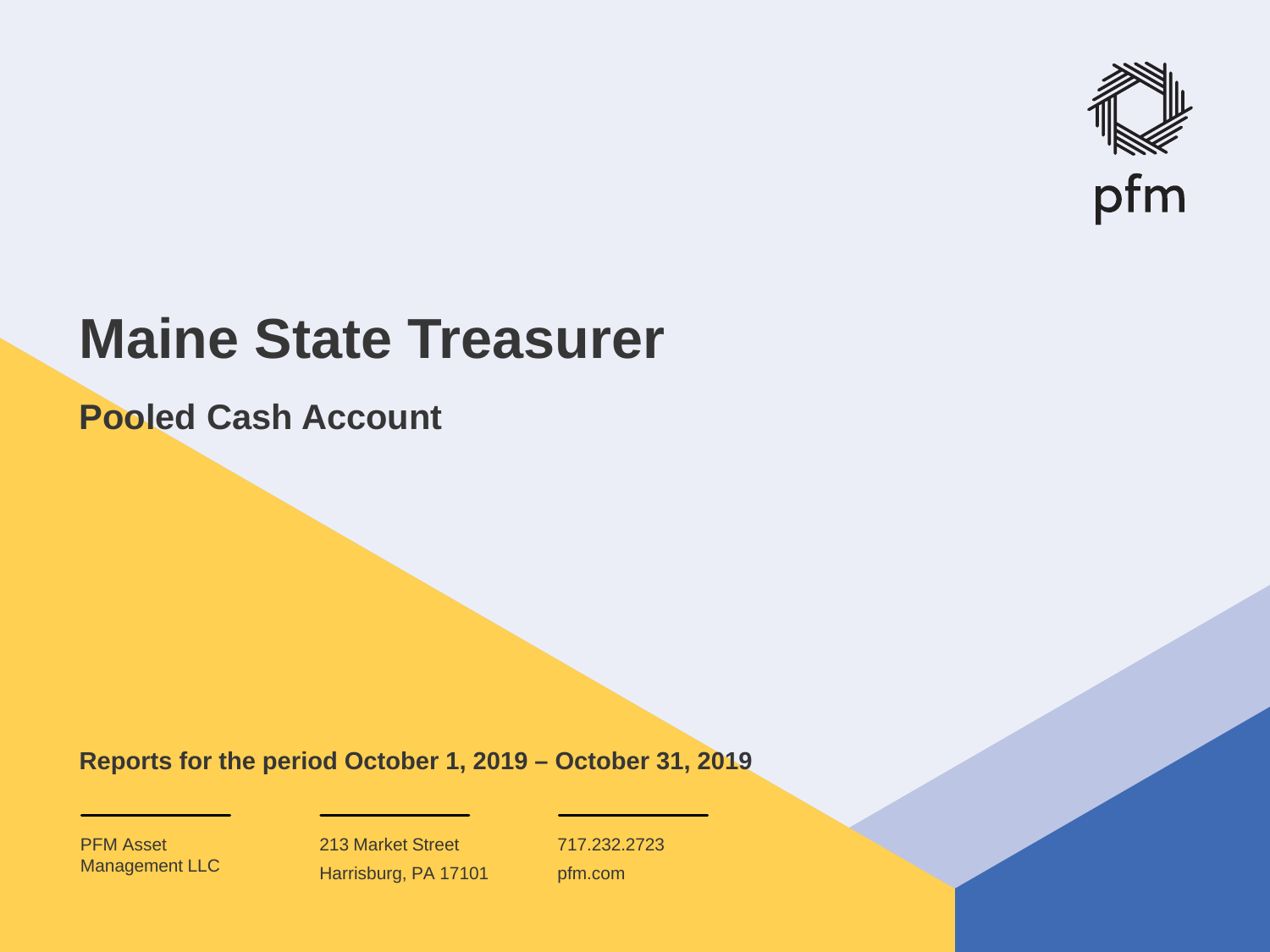#### **Maine State Treasurer Activity and Performance Summary For the Month Ending October 31, 2019**

| <b>Amortized Cost Basis Activity Summary</b> |  |
|----------------------------------------------|--|
|----------------------------------------------|--|

| <b>Beginning Amortized Cost Value</b>   |               | 1,741,227,432.00  |                                | <b>Interest Earned</b> |
|-----------------------------------------|---------------|-------------------|--------------------------------|------------------------|
| Additions                               |               |                   |                                |                        |
| Contributions                           | 0.00          |                   | <b>Current Holdings</b>        |                        |
| <b>Interest Received</b>                | 3,694,604.05  |                   | Cash and Equivalents           | 888,116.69             |
| <b>Accrued Interest Sold</b>            | 0.00          |                   | Repurchase Agreement           | 0.00                   |
| Gain on Sales                           | 0.00          |                   | <b>Certificates of Deposit</b> | 390,298.61             |
| <b>Total Additions</b>                  |               | 3,694,604.05      | <b>Commercial Paper</b>        | 0.00                   |
| Deductions                              |               |                   | U.S. Treasuries                | 613,881.70             |
| Withdrawals                             | 66,582,933.55 |                   | Federal Agency                 | 594,385.40             |
| Accrued Interest Purchased              | 619,464.24    |                   | Corporate                      | 47,091.05              |
| Loss on Sales                           | 0.00          |                   |                                |                        |
|                                         |               |                   | <b>Sales and Maturities</b>    |                        |
| <b>Total Deductions</b>                 |               | (67, 202, 397.79) | Repurchase Agreement           | 0.00                   |
| Accretion (Amortization) for the Period |               | 397,766.85        | <b>Commercial Paper</b>        | 0.00                   |
| <b>Ending Amortized Cost Value</b>      |               | 1,678,117,405.11  | <b>Certificates of Deposit</b> | 0.00                   |
| <b>Ending Fair Value</b>                |               | 1,682,768,776.86  | U.S. Treasuries                | 30,570.65              |
| Unrealized Gain (Loss)                  |               | 4,651,371.75      | Federal Agency                 | 128,413.89             |
|                                         |               |                   |                                | $\sim$ $\sim$ $\sim$   |

| <b>Amortized Cost Basis Activity Summary</b> |               |                   | <b>Detail of Amortized Cost Basis Return</b> |                        |                                    |                            |                     |
|----------------------------------------------|---------------|-------------------|----------------------------------------------|------------------------|------------------------------------|----------------------------|---------------------|
| <b>Beginning Amortized Cost Value</b>        |               | 1,741,227,432.00  |                                              | <b>Interest Earned</b> | <b>Accretion</b><br>(Amortization) | <b>Realized Gain(Loss)</b> | <b>Total Income</b> |
| Additions                                    |               |                   |                                              |                        |                                    |                            |                     |
| Contributions                                | 0.00          |                   | <b>Current Holdings</b>                      |                        |                                    |                            |                     |
| <b>Interest Received</b>                     | 3,694,604.05  |                   | Cash and Equivalents                         | 888.116.69             | 0.00                               | 0.00                       | 888,116.69          |
| <b>Accrued Interest Sold</b>                 | 0.00          |                   | Repurchase Agreement                         | 0.00                   | 0.00                               | 0.00                       | 0.00                |
| Gain on Sales                                | 0.00          |                   | <b>Certificates of Deposit</b>               | 390,298.61             | 0.00                               | 0.00                       | 390,298.61          |
| <b>Total Additions</b>                       |               | 3,694,604.05      | <b>Commercial Paper</b>                      | 0.00                   | 272,257.29                         | 0.00                       | 272,257.29          |
| <b>Deductions</b>                            |               |                   | U.S. Treasuries                              | 613,881.70             | 55,887.38                          | 0.00                       | 669,769.08          |
| Withdrawals                                  | 66,582,933.55 |                   | Federal Agency                               | 594,385.40             | 3,075.95                           | 0.00                       | 597,461.35          |
| <b>Accrued Interest Purchased</b>            | 619,464.24    |                   | Corporate                                    | 47.091.05              | 4,687.35                           | 0.00                       | 51,778.40           |
| Loss on Sales                                | 0.00          |                   |                                              |                        |                                    |                            |                     |
|                                              |               |                   | <b>Sales and Maturities</b>                  |                        |                                    |                            |                     |
| <b>Total Deductions</b>                      |               | (67, 202, 397.79) | Repurchase Agreement                         | 0.00                   | 0.00                               | 0.00                       | 0.00                |
| Accretion (Amortization) for the Period      |               | 397,766.85        | <b>Commercial Paper</b>                      | 0.00                   | 17,046.59                          | 0.00                       | 17,046.59           |
| <b>Ending Amortized Cost Value</b>           |               | 1,678,117,405.11  | <b>Certificates of Deposit</b>               | 0.00                   | 0.00                               | 0.00                       | 0.00                |
| Ending Fair Value                            |               | 1,682,768,776.86  | U.S. Treasuries                              | 30,570.65              | 23,679.00                          | 0.00                       | 54,249.65           |
| Unrealized Gain (Loss)                       |               | 4,651,371.75      | Federal Agency                               | 128,413.89             | 21,133.29                          | 0.00                       | 149,547.18          |
|                                              |               |                   | Corporate                                    | 0.00                   | 0.00                               | 0.00                       | 0.00                |
|                                              |               |                   | <b>Total</b>                                 | 2,692,757.99           | 397,766.85                         | 0.00                       | 3,090,524.84        |

|                | <b>Twelve</b>         | Six                   |               |
|----------------|-----------------------|-----------------------|---------------|
|                | <b>Month Trailing</b> | <b>Month Trailing</b> | For the Month |
| Fed Funds      | 2.37%                 | 2.31%                 | 1.98%         |
| Overnight Repo | 2.44%                 | 2.35%                 | 1.94%         |
| 3 Month T-Bill | 2.23%                 | 2.05%                 | 1.67%         |
| 6 Month T-Bill | 2.26%                 | 2.02%                 | 1.66%         |
| 1 Year T-Note  | 2.27%                 | 1.97%                 | 1.68%         |
| 2 Year T-Note  | 2.17%                 | 1.78%                 | 1.55%         |
| 5 Year T-Note  | 2.15%                 | 1.74%                 | 1.53%         |
|                |                       |                       |               |
|                |                       |                       |               |

# **Annualized Comparative Rates of Return Summary of Amortized Cost Basis Return for the Period**

|                  | <b>Twelve</b>         | Six                   |               |                                             | <b>Total Portfolio</b> | <b>Excluding Cash</b><br><b>Equivalents</b> |
|------------------|-----------------------|-----------------------|---------------|---------------------------------------------|------------------------|---------------------------------------------|
|                  | <b>Month Trailing</b> | <b>Month Trailing</b> | For the Month | <b>Interest Earned</b>                      | 2,692,757.99           | 1,804,641.30                                |
| <b>Fed Funds</b> | 2.37%                 | 2.31%                 | 1.98%         | Accretion (Amortization)                    | 397,766.85             | 397,766.85                                  |
| Overnight Repo   | 2.44%                 | 2.35%                 | 1.94%         | Realized Gain (Loss) on Sales               | 0.00                   | 0.00                                        |
| 3 Month T-Bill   | 2.23%                 | 2.05%                 | 1.67%         | Total Income on Portfolio                   | 3,090,524.84           | 2,202,408.15                                |
| 6 Month T-Bill   | 2.26%                 | 2.02%                 | 1.66%         | Average Daily Historical Cost               | 1,732,504,844.75       | 1,180,343,554.43                            |
| 1 Year T-Note    | 2.27%                 | 1.97%                 | 1.68%         | <b>Annualized Return</b>                    | 2.10%                  | 2.20%                                       |
| 2 Year T-Note    | 2.17%                 | 1.78%                 | 1.55%         | Annualized Return Fiscal Year to Date       | 2.27%                  | 2.32%                                       |
| 5 Year T-Note    | 2.15%                 | 1.74%                 | 1.53%         | Investment Advisory Fees                    | 14,583.34              | n/a                                         |
|                  |                       |                       |               | Annualized Return (net of fees)             | 2.09%                  | n/a                                         |
|                  |                       |                       |               | Weighted Average Effective Duration in Days | 402                    | 554                                         |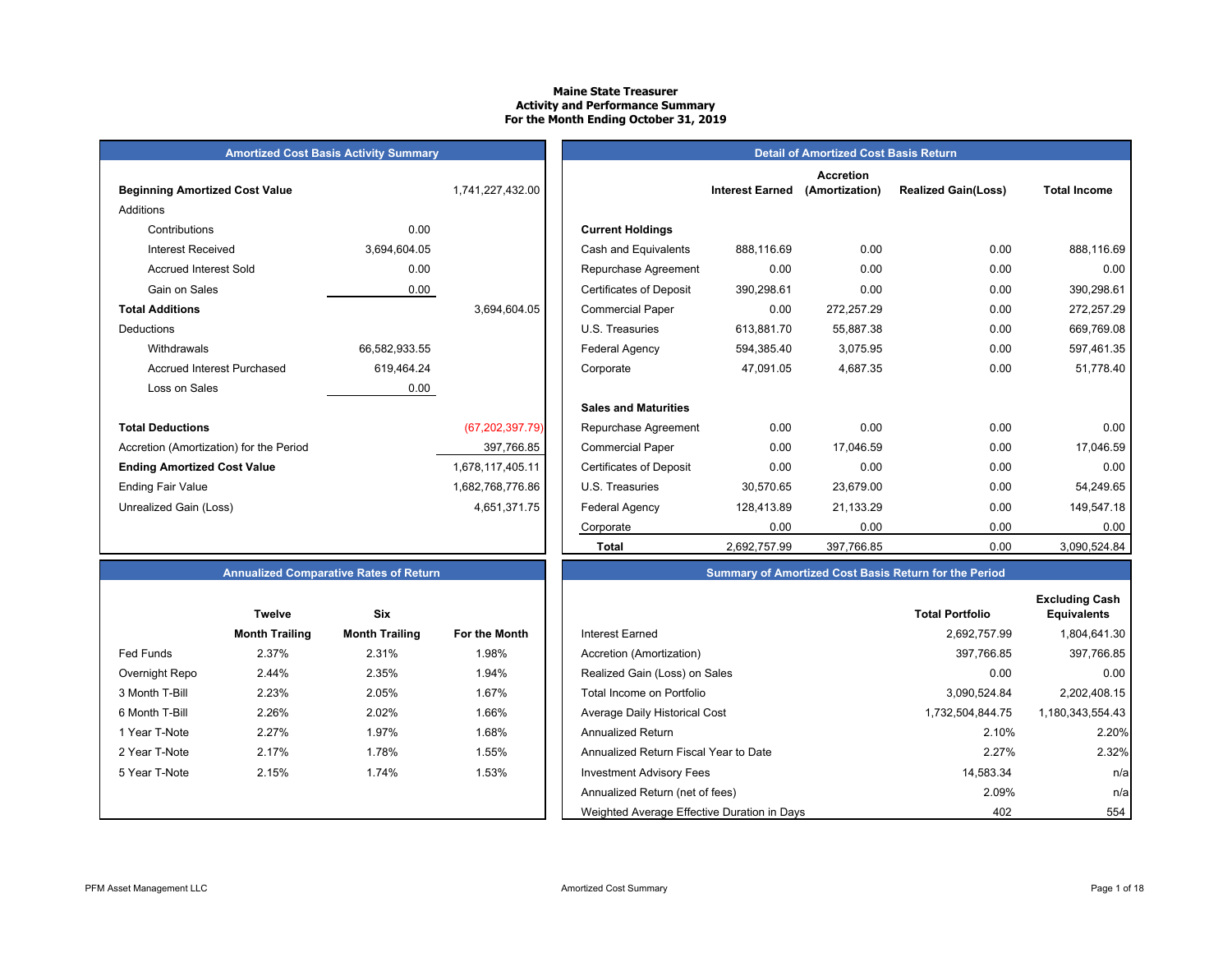# **Maine State TreasurerActivity and Performance Summary For the Month Ending October 31, 2019**

#### **Detail of Fair Value Basis Return**

|               | 1,744,679,370.89  |                                |
|---------------|-------------------|--------------------------------|
|               |                   |                                |
| 0.00          |                   | <b>Current Holdings</b>        |
| 3,694,604.05  |                   | Cash and Equivalents           |
| 0.00          |                   | Repurchase Agreeme             |
|               | 3,694,604.05      | <b>Certificates of Deposit</b> |
|               |                   | <b>Commercial Paper</b>        |
|               |                   | U.S. Treasuries                |
| 66,582,933.55 |                   | <b>Federal Agency</b>          |
| 619,464.24    |                   | Corporate                      |
|               |                   |                                |
|               | (67, 202, 397.79) | <b>Sales and Maturities</b>    |
|               |                   | Repurchase Agreeme             |
|               | 1,597,199.71      | <b>Commercial Paper</b>        |
|               | 1,682,768,776.86  | <b>Certificates of Deposit</b> |
|               |                   |                                |

**Fair Value Basis Activity Summary**

| Beginning Fair Value                |               | 1,744,679,370.89  |                                | <b>Interest Earned</b> | <b>Change in Fair Value</b> | <b>Total Income</b> |  |
|-------------------------------------|---------------|-------------------|--------------------------------|------------------------|-----------------------------|---------------------|--|
| Additions                           |               |                   |                                |                        |                             |                     |  |
| Contributions                       | 0.00          |                   | <b>Current Holdings</b>        |                        |                             |                     |  |
| <b>Interest Received</b>            | 3,694,604.05  |                   | Cash and Equivalents           | 888,116.69             | 0.00                        | 888,116.69          |  |
| <b>Accrued Interest Sold</b>        | 0.00          |                   | Repurchase Agreement           | 0.00                   | 0.00                        | 0.00                |  |
| <b>Total Additions</b>              |               | 3,694,604.05      | <b>Certificates of Deposit</b> | 390,298.61             | 0.00                        | 390,298.61          |  |
|                                     |               |                   | <b>Commercial Paper</b>        | 0.00                   | 258,332.50                  | 258,332.50          |  |
| Deductions                          |               |                   | U.S. Treasuries                | 613,881.70             | 841,529.74                  | 1,455,411.44        |  |
| Withdrawals                         | 66,582,933.55 |                   | Federal Agency                 | 594,385.40             | 424,215.00                  | 1,018,600.40        |  |
| <b>Accrued Interest Purchased</b>   | 619,464.24    |                   | Corporate                      | 47,091.05              | 45,195.47                   | 92,286.52           |  |
| <b>Total Deductions</b>             |               | (67, 202, 397.79) | <b>Sales and Maturities</b>    |                        |                             |                     |  |
|                                     |               |                   | Repurchase Agreements          | 0.00                   | 0.00                        | 0.00                |  |
| Change in Fair Value for the Period |               | 1,597,199.71      | <b>Commercial Paper</b>        | 0.00                   | 15,240.00                   | 15,240.00           |  |
| <b>Ending Fair Value</b>            |               | 1,682,768,776.86  | <b>Certificates of Deposit</b> | 0.00                   | 0.00                        | 0.00                |  |
|                                     |               |                   | U.S. Treasuries                | 30,570.65              | 12,250.00                   | 42,820.65           |  |
|                                     |               |                   | <b>Federal Agency</b>          | 128,413.89             | 437.00                      | 128,850.89          |  |
|                                     |               |                   | Corporate                      | 0.00                   | 0.00                        | 0.00                |  |
|                                     |               |                   | <b>Total</b>                   | 2,692,757.99           | 1,597,199.71                | 4,289,957.70        |  |

# **Annualized Comparative Rates of Return**

|                | Twelve                | Six                   |                      |
|----------------|-----------------------|-----------------------|----------------------|
|                | <b>Month Trailing</b> | <b>Month Trailing</b> | <b>For the Month</b> |
| Fed Funds      | 2.37%                 | 2.31%                 | 1.98%                |
| Overnight Repo | 2.44%                 | 2.35%                 | 1.94%                |
| 3 Month T-Bill | 2.40%                 | 2.42%                 | 2.28%                |
| 6 Month T-Bill | 2.71%                 | 2.81%                 | 3.04%                |
| 1 Year T-Note  | 3.28%                 | 3.24%                 | 4.07%                |
| 2 Year T-Note  | 4.50%                 | 4.29%                 | 3.30%                |
| 5 Year T-Note  | 9.31%                 | 9.06%                 | 2.87%                |
|                |                       |                       |                      |
|                |                       |                       |                      |

| <b>Twelve</b>         | <b>Six</b>            |               |                                             | <b>Total Portfolio</b> | <b>Excluding Cash</b><br><b>Equivalents</b> |
|-----------------------|-----------------------|---------------|---------------------------------------------|------------------------|---------------------------------------------|
| <b>Month Trailing</b> | <b>Month Trailing</b> | For the Month | Interest Earned                             | 2.692.757.99           | 1,804,641.30                                |
| 2.37%                 | 2.31%                 | l.98%         | Change in Fair Value                        | 1,597,199.71           | 1,597,199.71                                |
| 2.44%                 | 2.35%                 | 1.94%         | Total Income on Portfolio                   | 4.289.957.70           | 3,401,841.01                                |
| 2.40%                 | 2.42%                 | 2.28%         | Average Daily Historical Cost               | 1,732,504,844.75       | 1,180,343,554.43                            |
| 2.71%                 | 2.81%                 | 3.04%         | <b>Annualized Return</b>                    | 2.92%                  | 3.39%                                       |
| 3.28%                 | 3.24%                 | 4.07%         | Annualized Return Fiscal Year to Date       | 2.58%                  | 2.77%                                       |
| 4.50%                 | 4.29%                 | 3.30%         | Weighted Average Effective Duration in Days | 402                    | 554                                         |
| 9.31%                 | 9.06%                 | 2.87%         |                                             |                        |                                             |
|                       |                       |               |                                             |                        |                                             |

**Summary of Fair Value Basis Return for the Period**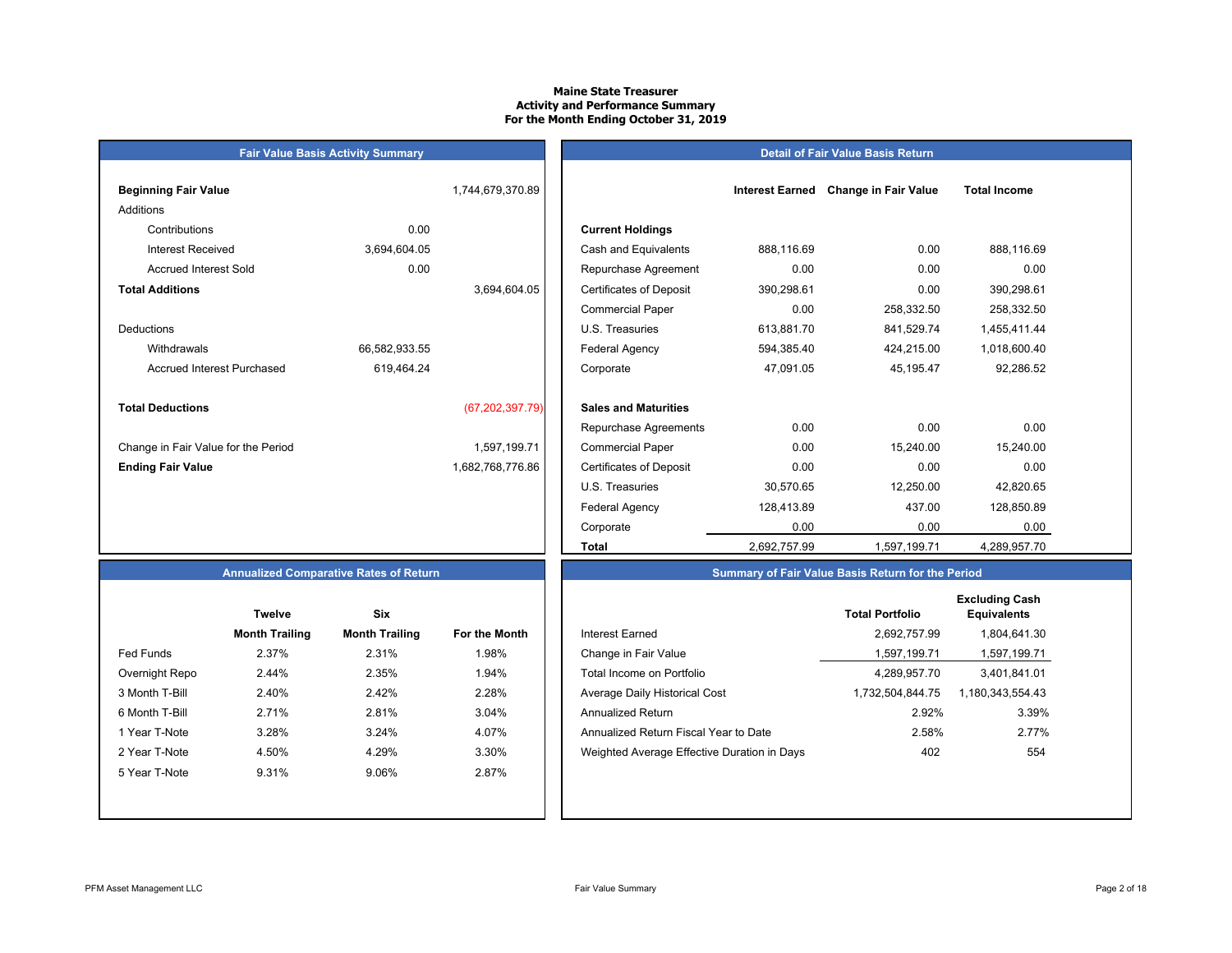# **Maine State Treasurer Investments - By Security Type As of October 31, 2019**

|                                |                   |                   |                  |                            |                                  | Weighted                                   | Weighted<br>Average                     |                     |                              |
|--------------------------------|-------------------|-------------------|------------------|----------------------------|----------------------------------|--------------------------------------------|-----------------------------------------|---------------------|------------------------------|
| <b>Security Type</b>           | Original<br>Cost  | Amortized<br>Cost | Fair<br>Value    | <b>Accrued</b><br>Interest | <b>Unrealized</b><br>Gain (Loss) | Average<br><b>Final Maturity</b><br>(Days) | Effective<br><b>Duration</b><br>(Years) | Asset<br>Allocation | Weighted<br>Average<br>Yield |
| Cash and Cash Equivalents      | 462,000,000.00    | 462,000,000.00    | 462,000,000.00   | 888,112.54                 | 0.00                             |                                            | 0.00                                    | 27.5%               | 1.79%                        |
| Repurchase Agreements          | 0.00              | 0.00              | 0.00             | 0.00                       | 0.00                             |                                            |                                         | $0.0\%$             |                              |
| <b>Commercial Paper</b>        | 121, 155, 699. 44 | 122.874.691.79    | 123,044,604.50   | 0.00                       | 169,912.71                       | 72                                         | 0.20                                    | 7.3%                | 2.61%                        |
| <b>Certificates of Deposit</b> | 180,000,000.00    | 180,000,000.00    | 180,000,000.00   | 2,347,673.61               | 0.00                             | 389                                        | 1.05                                    | 10.7%               | 2.52%                        |
| U.S. Treasuries                | 500,370,546.90    | 501,463,489.31    | 502,757,135.50   | 2,354,541.02               | 1,293,646.19                     | 731                                        | 1.94                                    | 29.9%               | 1.88%                        |
| U.S. Instrumentality           | 384,791,600.00    | 385,050,117.25    | 387,835,220.00   | 1,207,201.39               | 2,785,102.75                     | 648                                        | 1.60                                    | 23.0%               | 2.11%                        |
| Corporate                      | 26,719,792.85     | 26,729,106.76     | 27,131,816.86    | 104,917.69                 | 402,710.10                       | 575                                        | 1.53                                    | 1.6%                | 2.33%                        |
| Total                          | 1,675,037,639.19  | 1,678,117,405.11  | 1,682,768,776.86 | 6,902,446.25               | 4,651,371.75                     | 424                                        | 1.10                                    | 100.0%              | 2.04%                        |

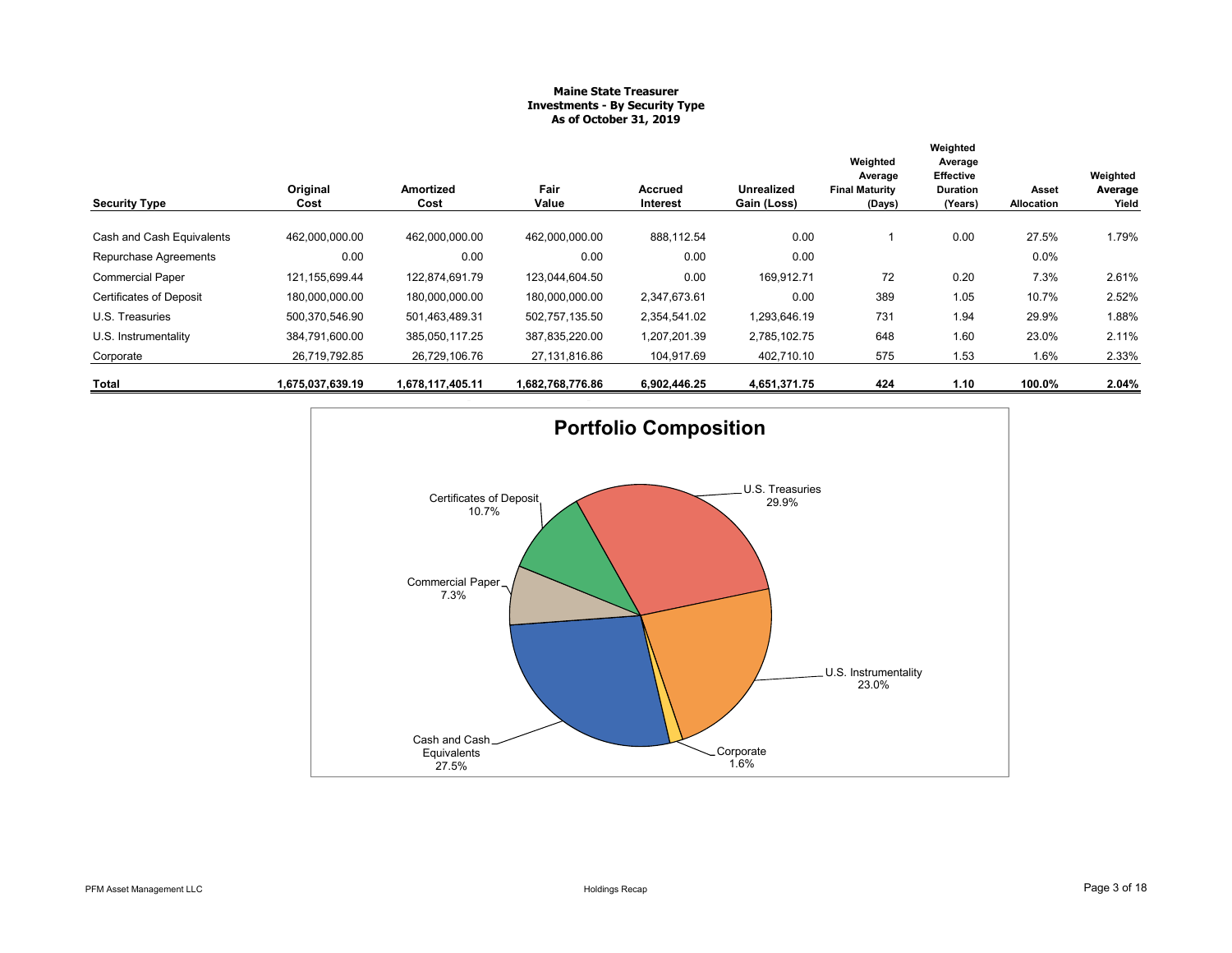# **Maine State Treasurer Investments - By Maturity As of October 31, 2019**

| <b>Maturity Distribution</b> | <b>Original Cost</b><br>October 31, 2019 | Percentage | <b>Original Cost</b><br>September 30, 2019 |
|------------------------------|------------------------------------------|------------|--------------------------------------------|
|                              |                                          |            |                                            |
| Overnight                    | 462,000,000.00                           | 27.6%      | 499,000,000.00                             |
| Under 90 Days                | 293,200,561.95                           | 17.5%      | 197,866,699.49                             |
| 90 to 180 Days               | 89,832,700.00                            | 5.4%       | 254, 153, 808.82                           |
| 180 Days to 1 Year           | 59,954,000.00                            | 3.6%       | 69,931,200.00                              |
| 1 to 2 Years                 | 215, 197, 826.57                         | 12.8%      | 245, 117, 526.57                           |
| 2 to 3 Years                 | 554,852,550.67                           | 33.1%      | 471,442,844.41                             |
| Over 3 Years                 |                                          | $0.0\%$    |                                            |
| Totals \$                    | 1,675,037,639.19                         | 100.0%     | \$<br>1,737,512,079.29                     |

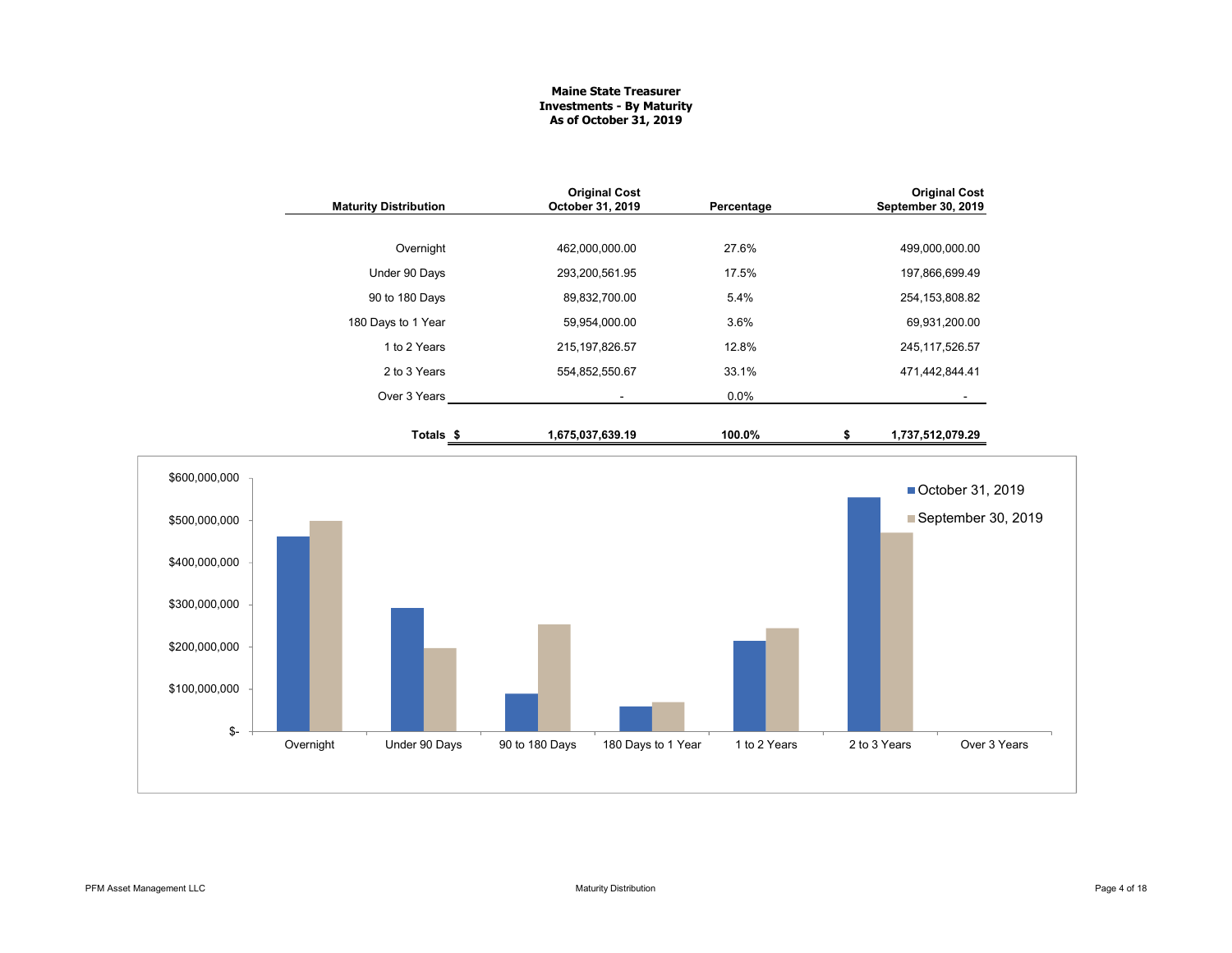|                                                   | <b>PURCHASE</b><br><b>DATE</b> | <b>COUPON DATE / CALL</b><br>RATE | <b>MATURITY</b><br><b>PAR VALUE</b> | ORIGINAL<br><b>INTEREST</b> | COST/ACCRUED AMORTIZED COST/<br>PURCHASE (AMORTIZATION) | <b>FAIR</b><br><b>ACCRETION VALUE/CHANGE IN</b> | <b>UNREALIZED</b>  | AI PURCHASED | <b>INTEREST</b><br><b>RECEIVED</b> | <b>INTEREST</b><br>EARNED | <b>TOTAL</b><br><b>ACCRUED</b> | %<br>INTEREST ALLOCATION | <b>YIELD</b> |
|---------------------------------------------------|--------------------------------|-----------------------------------|-------------------------------------|-----------------------------|---------------------------------------------------------|-------------------------------------------------|--------------------|--------------|------------------------------------|---------------------------|--------------------------------|--------------------------|--------------|
| <b>DESCRIPTION</b><br><b>CASH AND EQUIVALENTS</b> |                                |                                   | <b>DATE</b>                         |                             |                                                         | <b>FAIR VALUE</b>                               | <b>GAIN (LOSS)</b> |              |                                    |                           |                                |                          |              |
| <b>BAR HARBOR BANK &amp; TRUST</b>                | 10/31/19                       | 1.750 V                           | 52.000.000.00                       | 52.000.000.00<br>0.00       | 52.000.000.00<br>0.00                                   | 52.000.000.00<br>0.00                           | 0.00               | 0.00         | 82,059.15                          | 92,062.07                 | 92.062.07                      | 3.09%                    | 1.750        |
| <b>CITIZENS BANK</b>                              | 10/31/19                       | 1.800 V                           | 50,000,000.00                       | 50,000,000.00<br>0.00       | 50,000,000.00<br>0.00                                   | 50.000.000.00<br>0.00                           | 0.00               | 0.00         | 72,046.66                          | 80,342.35                 | 80,342.35                      | 2.97%                    | 1.800        |
| <b>BANGOR SAVINGS BANK NOW</b>                    | 10/31/19                       | 1.800 V                           | 40.000.000.00                       | 40,000,000.00<br>0.00       | 40.000.000.00<br>0.00                                   | 40.000.000.00<br>0.00                           | 0.00               | 0.00         | 547.94                             | 60.602.74                 | 60.602.74                      | 2.38%                    | 1.800        |
| TD BANK                                           | 10/31/19                       | 1.800 V                           | 243,000,000.00                      | 243,000,000.00<br>0.00      | 243,000,000.00<br>0.00                                  | 243,000,000.00<br>0.00                          | 0.00               | 0.00         | 366,712.62                         | 381,292.05                | 381,292.05                     | 14.44%                   | 1.800        |
| ANDROSCOGGIN BANK                                 | 10/31/19                       | 1.800 V                           | 25,000,000.00                       | 25.000.000.00<br>0.00       | 25,000,000.00<br>0.00                                   | 25,000,000.00<br>0.00                           | 0.00               | 0.00         | 45,350.35                          | 40,561.64                 | 40,561.64                      | 1.49%                    | 1.800        |
| <b>BATH SAVINGS</b>                               | 10/31/19                       | 1.800 V                           | 14,000,000.00                       | 14,000,000.00<br>0.00       | 14,000,000.00<br>0.00                                   | 14,000,000.00<br>0.00                           | 0.00               | 0.00         | 24,022.76                          | 21,402.74                 | 21,402.74                      | 0.83%                    | 1.800        |
| <b>CAMDEN NATIONAL BANK</b>                       | 10/31/19                       | 1.750 V                           | 0.00                                | 0.00<br>0.00                | 0.00<br>0.00                                            | 0.00<br>0.00                                    | 0.00               | 0.00         | 32,767.99                          | 68,016.46                 | 68,016.46                      | 0.00%                    | 1.750        |
| FIDELITY GOVERNMENT PORTFOLIO                     | 10/31/19                       | 1.740 V                           | 13,000,000.00                       | 13,000,000.00<br>0.00       | 13,000,000.00<br>0.00                                   | 13,000,000.00<br>0.00                           | 0.00               | 0.00         | 93,025.38                          | 106,709.20                | 106,709.20                     | 0.77%                    | 1.740        |
| <b>FIRST NATIONAL</b>                             | 10/31/19                       | 1.800 V                           | 25,000,000.00                       | 25,000,000.00<br>0.00       | 25,000,000.00<br>0.00                                   | 25,000,000.00<br>0.00                           | 0.00               | 0.00         | 35,067.05                          | 37,123.29                 | 37,123.29                      | 1.49%                    | 1.800        |
| MISCELLAENOUS INCOME                              | 10/31/19                       | 0.000V                            | 0.00                                | 0.00<br>0.00                | 0.00<br>0.00                                            | 0.00<br>0.00                                    | 0.00               | 0.00         | 4.15                               | 4.15                      | 0.00                           | 0.00%                    | 0.000        |
| <b>TOTAL</b>                                      |                                |                                   | 462,000,000.00                      | 462,000,000.00<br>0.00      | 462,000,000.00<br>0.00                                  | 462,000,000.00<br>0.00                          | 0.00               | 0.00         | 751,604.05                         | 888,116.69                | 888,112.54                     | 27.45%                   | 1.793        |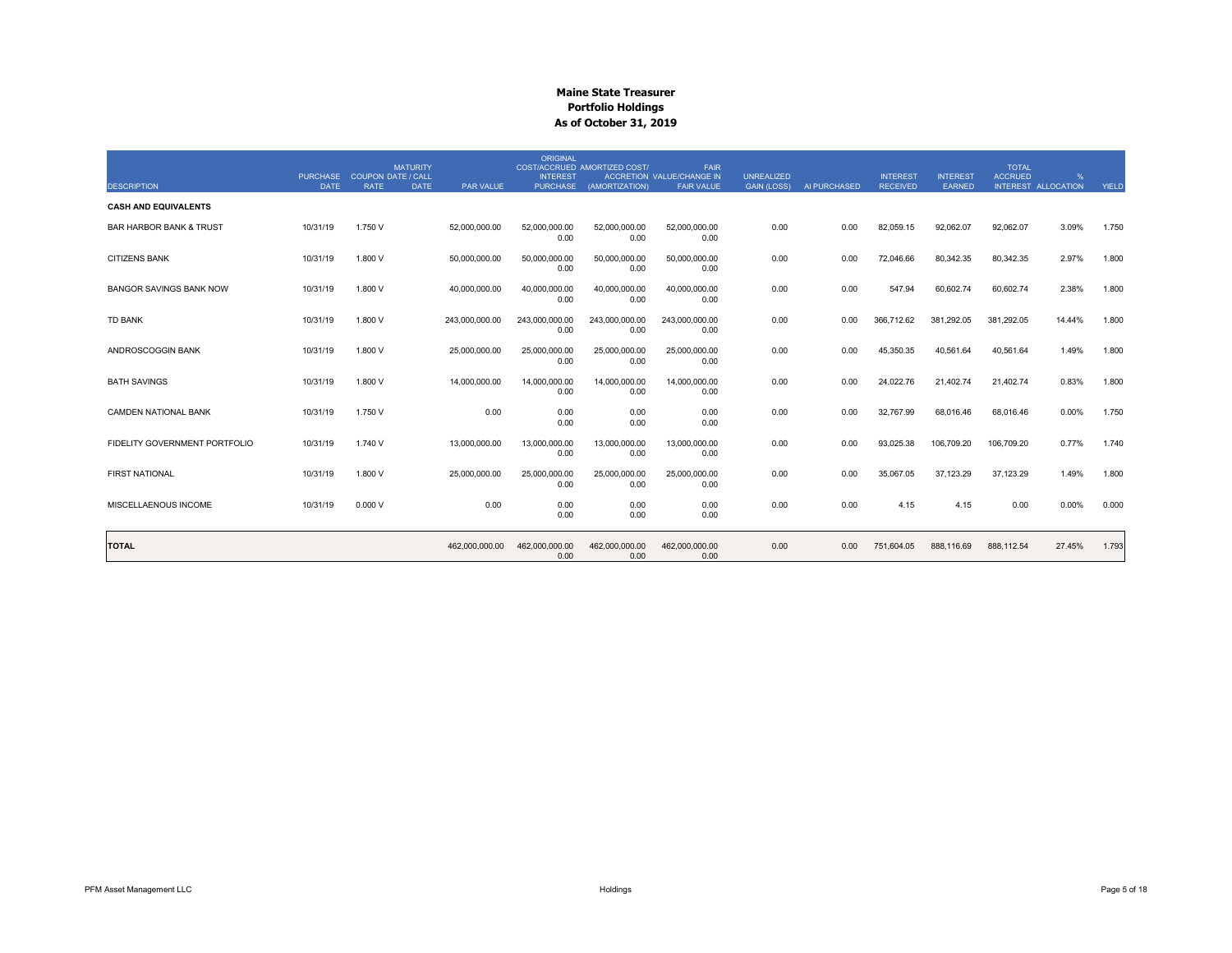|                                                  |                                            |             | <b>MATURITY</b> |                  | <b>ORIGINAL</b>                    | COST/ACCRUED AMORTIZED COST/ | <b>FAIR</b>                                           |                                         |              |                                    |                                  | <b>TOTAL</b>            |                     |       |
|--------------------------------------------------|--------------------------------------------|-------------|-----------------|------------------|------------------------------------|------------------------------|-------------------------------------------------------|-----------------------------------------|--------------|------------------------------------|----------------------------------|-------------------------|---------------------|-------|
| <b>DESCRIPTION</b>                               | PURCHASE COUPON DATE / CALL<br><b>DATE</b> | <b>RATE</b> | <b>DATE</b>     | <b>PAR VALUE</b> | <b>INTEREST</b><br><b>PURCHASE</b> | (AMORTIZATION)               | <b>ACCRETION VALUE/CHANGE IN</b><br><b>FAIR VALUE</b> | <b>UNREALIZED</b><br><b>GAIN (LOSS)</b> | AI PURCHASED | <b>INTEREST</b><br><b>RECEIVED</b> | <b>INTEREST</b><br><b>EARNED</b> | <b>ACCRUED</b>          | INTEREST ALLOCATION | YIELD |
| <b>COMMERCIAL PAPER</b>                          |                                            |             |                 |                  |                                    |                              |                                                       |                                         |              |                                    |                                  |                         |                     |       |
| MUFG BANK LTD/NY COMM PAPER<br>62479MZL0         | 03/25/19                                   | 0.000       | 12/20/19        | 25,000,000.00    | 24,508,750.00<br>0.00              | 24,910,847.25<br>56,402.75   | 24,933,325.00<br>51,225.00                            | 22,477.75                               | 0.00         | 0.00                               | 0.00                             | 0.00                    | 1.48%               | 2.673 |
| JP MORGAN SECURITIES LLC COMM PAPER<br>46640PAH6 | 04/22/19                                   |             | 0.000 01/17/20  | 40,000,000.00    | 39,232,000.00<br>0.00              | 39,780,977.60<br>88.177.60   | 39,850,400.00<br>91.640.00                            | 69,422.40                               | 0.00         | 0.00                               | 0.00                             | 0.00                    | 2.37%               | 2.610 |
| MUFG BANK LTD/NY COMM PAPER<br>62479LAH8         | 04/26/19                                   | 0.000       | 01/17/20        | 8,500,000.00     | 8,335,449.44<br>0.00               | 8,452,366.94<br>19,176.94    | 8,464,529.50<br>18,317.50                             | 12,162.56                               | 0.00         | 0.00                               | 0.00                             | 0.00                    | 0.50%               | 2.672 |
| TOYOTA MOTOR CREDIT CORP COMM PAPER<br>89233GAH9 | 04/29/19                                   | 0.000       | 01/17/20        | 50,000,000.00    | 49,079,500.00<br>0.00              | 49,730,500.00<br>108,500.00  | 49,796,350.00<br>97,150.00                            | 65,850.00                               | 0.00         | 0.00                               | 0.00                             | 0.00                    | 2.96%               | 2.567 |
| <b>TOTAL</b>                                     |                                            |             |                 | 123.500.000.00   | 121.155.699.44<br>0.00             | 122.874.691.79<br>272,257.29 | 123.044.604.50<br>258,332.50                          | 169.912.71                              | 0.00         | 0.00                               | 0.00                             | 0.00                    | 7.31%               | 2.610 |
| <b>CERTIFICATES OF DEPOSIT</b>                   |                                            |             |                 |                  |                                    |                              |                                                       |                                         |              |                                    |                                  |                         |                     |       |
| CAMDEN NATIONAL BANK CERT DEPOS                  | 04/17/19                                   | 2.550       | 01/17/20        | 20,000,000.00    | 20,000,000.00<br>0.00              | 20,000,000.00<br>0.00        | 20,000,000.00<br>0.00                                 | 0.00                                    | 0.00         | 0.00                               | 43,916.67                        | 280,500.00              | 1.19%               | 2.550 |
| CAMDEN NATIONAL BANK CERT DEPOS                  | 04/08/19                                   | 2.600       | 04/08/20        | 50,000,000.00    | 50,000,000.00<br>0.00              | 50,000,000.00<br>0.00        | 50,000,000.00<br>0.00                                 | 0.00                                    | 0.00         | 0.00                               | 111,944.44                       | 747,500.00              | 2.97%               | 2.626 |
| <b>BANGOR SAVINGS BANK CERT DEPOS</b>            | 04/08/19                                   | 2.650       | 10/08/20        | 5,000,000.00     | 5.000.000.00<br>0.00               | 5,000,000.00<br>0.00         | 5,000,000.00<br>0.00                                  | 0.00                                    | 0.00         | 0.00                               | 11,409.72                        | 76,187.50               | 0.30%               | 2.659 |
| BANGOR SAVINGS BANK CERT DEPOS                   | 04/08/19                                   | 2.700       | 04/08/21        | 15,000,000.00    | 15,000,000.00<br>0.00              | 15,000,000.00<br>0.00        | 15.000.000.00<br>0.00                                 | 0.00                                    | 0.00         | 0.00                               | 34.875.00                        | 232,875.00              | 0.89%               | 2.690 |
| PEOPLES UNITED CERT DEPOS                        | 04/18/19                                   | 2.550       | 04/18/21        | 15,000,000.00    | 15,000,000.00<br>0.00              | 15,000,000.00<br>0.00        | 15,000,000.00<br>0.00                                 | 0.00                                    | 0.00         | 0.00                               | 32,937.50                        | 209,312.50              | 0.89%               | 2.544 |
| PEOPLES UNITED CERT DEPOS                        | 04/22/19                                   | 2.550       | 04/22/21        | 25,000,000.00    | 25,000,000.00<br>0.00              | 25,000,000.00<br>0.00        | 25,000,000.00<br>0.00                                 | 0.00                                    | 0.00         | 0.00                               | 54,895.83                        | 341,770.83              | 1.49%               | 2.589 |
| BAR HARBOR BANK & TRUST CERT DEPOS               | 06/12/19                                   | 2.330       | 06/12/21        | 50,000,000.00    | 50,000,000.00<br>0.00              | 50,000,000.00<br>0.00        | 50,000,000.00<br>0.00                                 | 0.00                                    | 0.00         | 0.00                               | 100,319.44                       | 459,527.78              | 2.97%               | 2.290 |
| <b>TOTAL</b>                                     |                                            |             |                 | 180,000,000.00   | 180.000.000.00<br>0.00             | 180.000.000.00<br>0.00       | 180.000.000.00<br>0.00                                | 0.00                                    | 0.00         | 0.00                               |                                  | 390.298.61 2.347.673.61 | 10.7%               | 2.519 |
| <b>U.S. TREASURIES</b>                           |                                            |             |                 |                  |                                    |                              |                                                       |                                         |              |                                    |                                  |                         |                     |       |
| US TREASURY NOTES<br>912828G61                   | 10/31/18                                   | 1.500       | 11/30/19        | 25,000,000.00    | 24,677,734.38<br>0.00              | 24,976,227.25<br>25,412.25   | 24,992,850.00<br>15,750.00                            | 16,622.75                               | 0.00         | 0.00                               | 31,762.30                        | 157,786.89              | 1.49%               | 2.716 |
| US TREASURY NOTES<br>9128283N8                   | 11/08/18                                   | 1.875       | 12/31/19        | 30,000,000.00    | 29,692,968.75<br>0.00              | 29,955,909.60<br>22,780.20   | 30,002,610.00<br>6,120.00                             | 46,700.40                               | 0.00         | 0.00                               | 47,384.51                        | 189,538.04              | 1.78%               | 2.789 |
| US TREASURY NOTES<br>912828H52                   | 10/04/18                                   | 1.250       | 01/31/20        | 25,000,000.00    | 24,517,578.13<br>0.00              | 24,908,888.50<br>31,038.00   | 24,978,525.00<br>34,200.00                            | 69,636.50                               | 0.00         | 0.00                               | 26,324.72                        | 78,974.18               | 1.48%               | 2.744 |
| <b>US TREASURY NOTES</b><br>912828H52            | 03/01/19                                   | 1.250       | 01/31/20        | 23,500,000.00    | 23.228.281.25<br>0.00              | 23,426,605.51<br>25,002.59   | 23.479.813.50<br>32,148.00                            | 53.207.99                               | 0.00         | 0.00                               | 24.745.24                        | 74,235.73               | 1.40%               | 2.529 |
| US TREASURY N/B NOTES<br>9128283G3               | 04/23/19                                   |             | 1.750 11/15/20  | 10,000,000.00    | 9,897,656.25<br>0.00               | 9,931,557.00<br>5,458.40     | 10,012,890.00<br>19,920.00                            | 81,333.00                               | 0.00         | 0.00                               | 14,741.85                        | 80,842.39               | 0.60%               | 2.422 |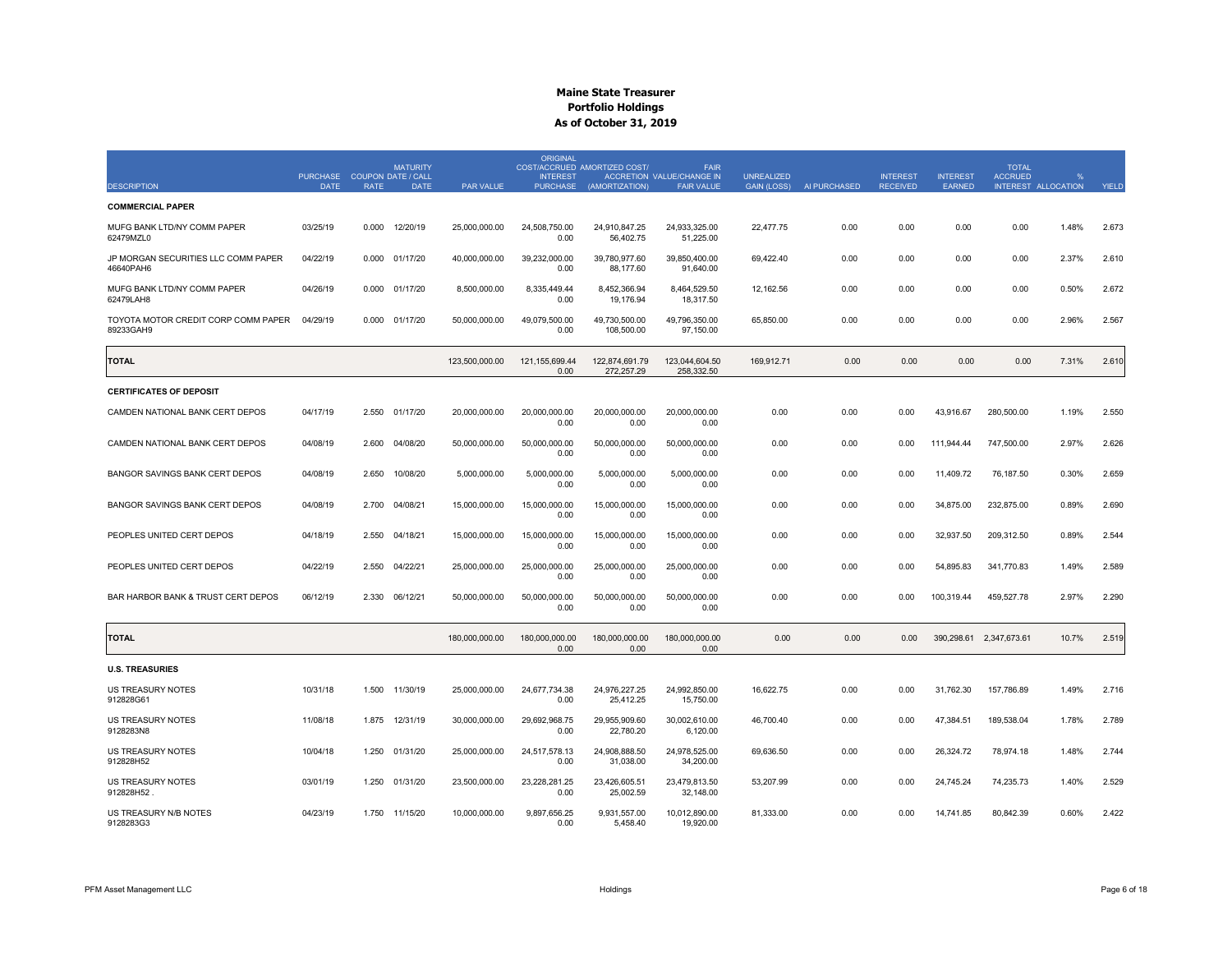|                                            |                                |             | <b>MATURITY</b>                          |                  | <b>ORIGINAL</b>                    | COST/ACCRUED AMORTIZED COST/  | <b>FAIR</b>                                           |                                         |               |                                    |                           | <b>TOTAL</b>            |                     |       |
|--------------------------------------------|--------------------------------|-------------|------------------------------------------|------------------|------------------------------------|-------------------------------|-------------------------------------------------------|-----------------------------------------|---------------|------------------------------------|---------------------------|-------------------------|---------------------|-------|
| <b>DESCRIPTION</b>                         | <b>PURCHASE</b><br><b>DATE</b> | <b>RATE</b> | <b>COUPON DATE / CALL</b><br><b>DATE</b> | <b>PAR VALUE</b> | <b>INTEREST</b><br><b>PURCHASE</b> | (AMORTIZATION)                | <b>ACCRETION VALUE/CHANGE IN</b><br><b>FAIR VALUE</b> | <b>UNREALIZED</b><br><b>GAIN (LOSS)</b> | AI PURCHASED  | <b>INTEREST</b><br><b>RECEIVED</b> | <b>INTEREST</b><br>EARNED | <b>ACCRUED</b>          | INTEREST ALLOCATION | YIELD |
| <b>US TREASURY NOTES</b><br>9128284W7      | 09/16/19                       | 2.750       | 08/15/21                                 | 25,000,000.00    | 25.432.617.19<br>59,782.61         | 25,404,786.75<br>(18,755.25)  | 25,512,700.00<br>23,450.00                            | 107,913.25                              | 0.00          | 0.00                               | 57.914.40                 | 145,720.11              | 1.52%               | 1.825 |
| US TREASURY N/B NOTES<br>9128282F6         | 08/28/19                       | 1.125       | 08/31/21                                 | 30,000,000.00    | 29,764,453.13<br>0.00              | 29,785,157.70<br>9,876.30     | 29,759,760.00<br>63,270.00                            | (25, 397.70)                            | 0.00          | 0.00                               | 28,743.13                 | 57,486.26               | 1.77%               | 1.523 |
| US TREASURY NOTES<br>9128286C9             | 09/30/19                       | 2.500       | 02/15/22                                 | 25,000,000.00    | 25.493.164.06<br>78,125.00         | 25,475,450.00<br>(17, 160.50) | 25.536.125.00<br>31,250.00                            | 60,675.00                               | 0.00          | 0.00                               | 52.649.46                 | 132.472.83              | 1.52%               | 1.649 |
| US TREASURY NOTES<br>912828W89             | 09/03/19                       | 1.875       | 03/31/22                                 | 40,000,000.00    | 40,404,687.50<br>0.00              | 40,379,908.40<br>(13, 136.00) | 40,325,000.00<br>53,120.00                            | (54,908.40)                             | 0.00          | 0.00                               | 63,524.59                 | 65,573.77               | 2.40%               | 1.473 |
| UNITED STATES TREASURY NOTES<br>9128286M7  | 10/29/19                       |             | 2.250 04/15/22                           | 23.000.000.00    | 23.321.640.63<br>19,795.08         | 23.320.588.49<br>(1,052.14)   | 23.393.507.00<br>71,866.37                            | 72,918.51                               | (19,795.08)   | 0.00                               | 4,241.81                  | 24,036.89               | 1.39%               | 1.668 |
| UNITED STATES TREASURY NOTES<br>9128286U9  | 10/31/19                       | 2.125       | 05/15/22                                 | 25,000,000.00    | 25,289,062.50<br>243,970.79        | 25,288,765.00<br>(297.50)     | 25,366,200.00<br>77,137.50                            | 77,435.00                               | (243, 970.79) | 0.00                               | 1,443.61                  | 245,414.40              | 1.51%               | 1.658 |
| UNITED STATES TREASURY NOTES<br>9128286U9. | 10/31/19                       | 2.125       | 05/15/22                                 | 25,000,000.00    | 25.289.062.50<br>243,970.79        | 25,288,765.00<br>(297.50)     | 25.366.200.00<br>77,137.50                            | 77,435.00                               | (243, 970.79) | 0.00                               | 1,443.61                  | 245,414.40              | 1.51%               | 1.658 |
| US TREASURY N/B NOTES<br>912828XG0         | 07/08/19                       | 2.125       | 06/30/22                                 | 27,000,000.00    | 27,241,523.44<br>12,472.83         | 27,216,564.57<br>(6,670.08)   | 27,426,087.00<br>34,803.00                            | 209,522.43                              | 0.00          | 0.00                               | 48,332.20                 | 193,328.80              | 1.63%               | 1.815 |
| UNITED STATES TREASURY NOTES<br>9128287C8  | 07/19/19                       | 1.750       | 07/15/22                                 | 25,000,000.00    | 24,945,312.50<br>4,755.43          | 24,950,425.25<br>1,509.50     | 25,147,450.00<br>48,825.00                            | 197,024.75                              | 0.00          | 0.00                               | 36,854.62                 | 129,585.60              | 1.49%               | 1.826 |
| UNITED STATES TREASURY NOTES<br>9128287C8  | 08/01/19                       | 1.750       | 07/15/22                                 | 25,000,000.00    | 24,967,773.44<br>20.210.60         | 24,970,478.75<br>911.50       | 25,147,450.00<br>48,825.00                            | 176,971.25                              | 0.00          | 0.00                               | 36,854.62                 | 129,585.60              | 1.49%               | 1.795 |
| UNITED STATES TREASURY NOTES<br>9128287C8  | 08/05/19                       | 1.750       | 07/15/22                                 | 26,000,000.00    | 26, 142, 187.50<br>25,964.67       | 26,130,898.04<br>(3,976.96)   | 26, 153, 348.00<br>50,778.00                          | 22,449.96                               | 0.00          | 0.00                               | 38,328.80                 | 134,769.02              | 1.55%               | 1.559 |
| UNITED STATES TREASURY NOTES<br>9128287C8  | 08/23/19                       |             | 1.750 07/15/22                           | 35,000,000.00    | 35,211,914.06<br>64,911.68         | 35, 198, 332.05<br>(6,014.75) | 35,206,430.00<br>68,355.00                            | 8,097.95                                | 0.00          | 0.00                               | 51,596.47                 | 181,419.84              | 2.09%               | 1.535 |
| US TREASURY NOTES<br>9128282S8             | 09/30/19                       | 1.625       | 08/31/22                                 | 25,000,000.00    | 25,008,789.06<br>33,482.14         | 25.008.549.75<br>(231.75)     | 25,073,250.00<br>51,775.00                            | 64,700.25                               | 0.00          | 0.00                               | 34,598.22                 | 69,196.43               | 1.49%               | 1.612 |
| UNITED STATES TREASURY NOTES<br>912828YK0  | 10/21/19                       | 1.375       | 10/15/22                                 | 30,000,000.00    | 29.844.140.63<br>6,762.30          | 29.845.631.70<br>1,491.07     | 29.876.940.00<br>32,799.37                            | 31,308.30                               | (6,762.30)    | 0.00                               | 12.397.54                 | 19.159.84               | 1.78%               | 1.554 |
| <b>TOTAL</b>                               |                                |             |                                          | 499,500,000.00   | 500,370,546.90<br>814,203.92       | 501,463,489.31<br>55,887.38   | 502,757,135.50<br>841,529.74                          | 1,293,646.19                            | (514, 498.96) | 0.00                               |                           | 613,881.70 2,354,541.02 | 29.88%              | 1.875 |
| <b>FEDERAL AGENCY SECURITIES</b>           |                                |             |                                          |                  |                                    |                               |                                                       |                                         |               |                                    |                           |                         |                     |       |
| <b>FREDDIE MAC NOTES</b><br>3137EAEE5      | 03/31/17                       | 1.500       | 01/17/20                                 | 15,000,000.00    | 14,966,100.00<br>0.00              | 14,997,400.65<br>1,026.00     | 14,995,230.00<br>13,560.00                            | (2, 170.65)                             | 0.00          | 0.00                               | 18,750.00                 | 65,000.00               | 0.89%               | 1.583 |
| FREDDIE MAC NOTES<br>3137EAEE5             | 05/05/17                       | 1.500       | 01/17/20                                 | 15,000,000.00    | 14,979,600.00<br>0.00              | 14,998,386.00<br>637.05       | 14,995,230.00<br>13,560.00                            | (3, 156.00)                             | 0.00          | 0.00                               | 18,750.00                 | 65,000.00               | 0.89%               | 1.551 |
| FREDDIE MAC NOTES<br>3137EAEE5.            | 06/20/17                       |             | 1.500 01/17/20                           | 20,000,000.00    | 19,982,600.00<br>0.00              | 19,998,556.80<br>569.60       | 19,993,640.00<br>18,080.00                            | (4,916.80)                              | 0.00          | 0.00                               | 25,000.00                 | 86,666.67               | 1.19%               | 1.534 |
| FEDERAL HOME LOAN BANKS NOTES<br>3130ADUJ9 | 11/08/18                       | 2.375       | 03/30/20                                 | 30,000,000.00    | 29.793.900.00<br>0.00              | 29,938,170.60<br>12,449.10    | 30,100,290.00<br>24,750.00                            | 162,119.40                              | 0.00          | 0.00                               | 59,375.00                 | 61,354.17               | 1.79%               | 2.880 |
| <b>FHLMC NOTES</b><br>3137EAEJ4            | 10/18/17                       | 1.625       | 09/29/20                                 | 20,000,000.00    | 19,931,200.00<br>0.00              | 19,978,382.00<br>1,967.80     | 20,002,300.00<br>47,740.00                            | 23,918.00                               | 0.00          | 0.00                               | 27,083.33                 | 28,888.89               | 1.19%               | 1.745 |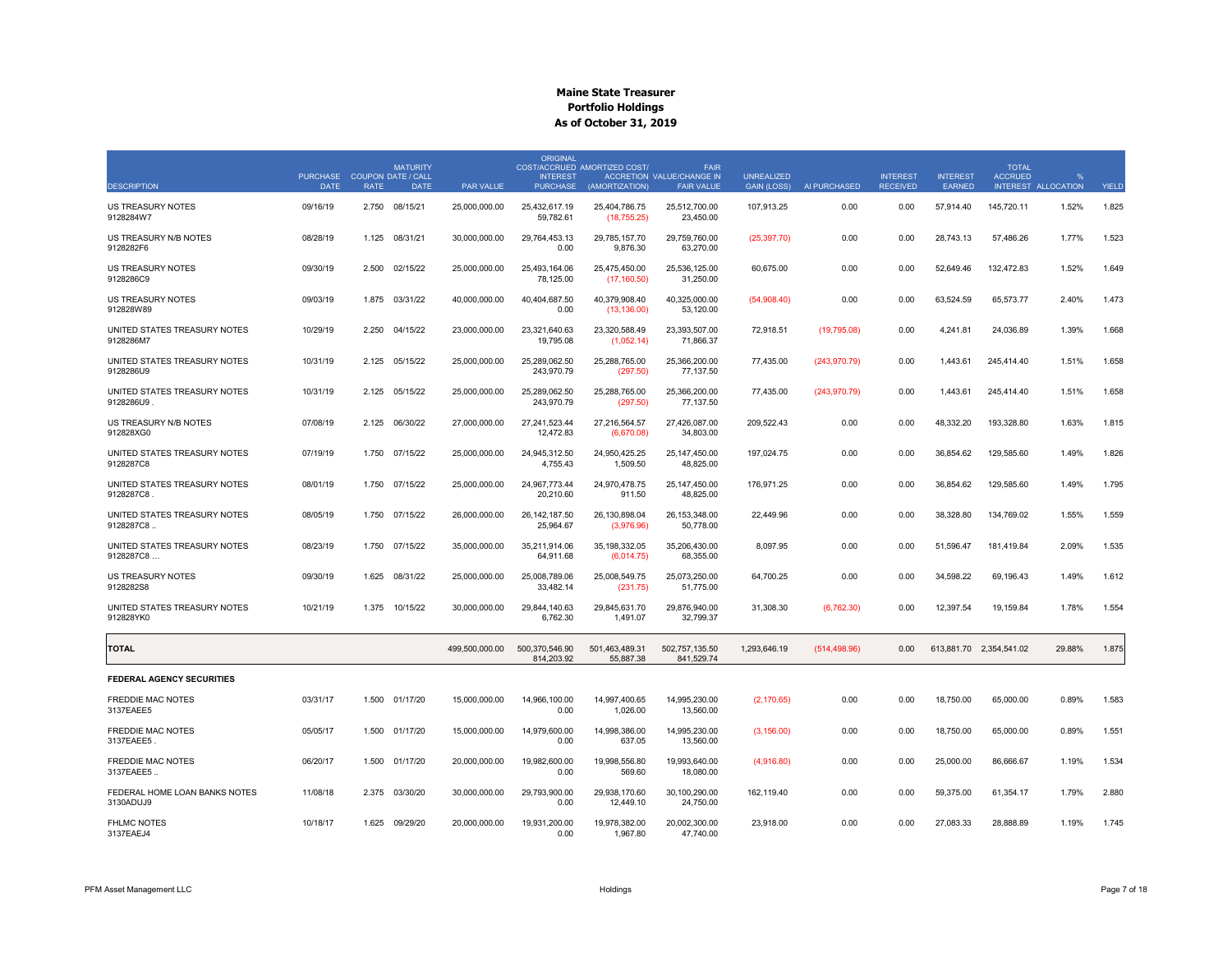|                                            |                                            |             | <b>MATURITY</b>            |                  | <b>ORIGINAL</b>                    | COST/ACCRUED AMORTIZED COST/                                                         | <b>FAIR</b>                                           |                                         |               |                                    |                                                     | <b>TOTAL</b>            |                                       |              |
|--------------------------------------------|--------------------------------------------|-------------|----------------------------|------------------|------------------------------------|--------------------------------------------------------------------------------------|-------------------------------------------------------|-----------------------------------------|---------------|------------------------------------|-----------------------------------------------------|-------------------------|---------------------------------------|--------------|
| <b>DESCRIPTION</b>                         | PURCHASE COUPON DATE / CALL<br><b>DATE</b> | <b>RATE</b> | <b>DATE</b>                | <b>PAR VALUE</b> | <b>INTEREST</b><br><b>PURCHASE</b> | (AMORTIZATION)                                                                       | <b>ACCRETION VALUE/CHANGE IN</b><br><b>FAIR VALUE</b> | <b>UNREALIZED</b><br><b>GAIN (LOSS)</b> | AI PURCHASED  | <b>INTEREST</b><br><b>RECEIVED</b> | <b>INTEREST</b><br>EARNED                           | <b>ACCRUED</b>          | $\mathbf{Q}_c$<br>INTEREST ALLOCATION | <b>YIELD</b> |
| <b>FANNIE MAE NOTES</b><br>3135G0U84       | 11/07/18                                   | 2.875       | 10/30/20                   | 20,000,000.00    | 19,951,400.00<br>0.00              | 19,975,200.80<br>2,027.40                                                            | 20,243,360.00<br>27,060.00                            | 268,159.20                              | 0.00          | 287,500.00                         | 47,916.66                                           | 1,597.22                | 1.20%                                 | 3.002        |
| <b>FANNIE MAE NOTES</b><br>3135G0U84       | 12/31/18                                   | 2.875       | 10/30/20                   | 15.000.000.00    | 15.071.400.00<br>0.00              | 15.039.481.20<br>(3,237.15)                                                          | 15.182.520.00<br>20,295.00                            | 143.038.80                              | 0.00          | 215.625.00                         | 35.937.50                                           | 1.197.92                | 0.90%                                 | 2.606        |
| FEDERAL HOME LOAN BANK NOTES<br>3130AGXV2  | 08/26/19                                   |             | 2.070 08/26/21<br>11/26/19 | 35,000,000.00    | 35,000,000.00<br>0.00              | 35,000,000.00<br>0.00                                                                | 35,000,560.00<br>32,795.00                            | 560.00                                  | 0.00          | 0.00                               | 60,375.00                                           | 130,812.50              | 2.08%                                 | 2.070        |
| FEDERAL HOME LOAN BANKS NOTES<br>3130AF5B9 | 01/16/19                                   | 3.000       | 10/12/21                   | 10,000,000.00    | 10,103,100.00<br>0.00              | 10,074,209.50<br>(3,098.20)                                                          | 10,272,230.00<br>7,150.00                             | 198,020.50                              | 0.00          | 150,000.00                         | 25,000.00                                           | 15,833.33               | 0.61%                                 | 2.607        |
| <b>FANNIE MAE NOTES</b><br>3135G0S38       | 02/26/19                                   | 2.000       | 01/05/22                   | 15,000,000.00    | 14,788,500.00<br>0.00              | 14,837,693.85<br>6,034.35                                                            | 15,139,530.00<br>32,205.00                            | 301,836.15                              | 0.00          | 0.00                               | 25,000.00                                           | 96,666.67               | 0.90%                                 | 2.514        |
| <b>FANNIE MAE NOTES</b><br>3135G0U92       | 09/16/19                                   | 2.625       | 01/11/22                   | 25,000,000.00    | 25,462,250.00<br>118,489.58        | 25,437,899.25<br>(16, 233.75)                                                        | 25,567,725.00<br>33,675.00                            | 129,825.75                              | 0.00          | 0.00                               | 54,687.50                                           | 200,520.83              | 1.52%                                 | 1.807        |
| <b>FANNIE MAE NOTES</b><br>3135G0T45       | 07/19/19                                   | 1.875       | 04/05/22                   | 15,000,000.00    | 14,994,450.00<br>0.00              | 14,995,162.20<br>171.15                                                              | 15,109,755.00<br>7,605.00                             | 114,592.80                              | 0.00          | 140,625.00                         | 23,437.50                                           | 20,312.50               | 0.90%                                 | 1.889        |
| <b>FANNIE MAE NOTES</b><br>3135G0V59       | 04/16/19                                   | 2.250       | 04/12/22                   | 40,000,000.00    | 39,820,800.00<br>0.00              | 39,852,397.20<br>4,886.40                                                            | 40,654,320.00<br>15,120.00                            | 801,922.80                              | 0.00          | 450,000.00                         | 75,000.00                                           | 47,500.00               | 2.42%                                 | 2.406        |
| <b>FANNIE MAE NOTES</b><br>3135G0V59       | 05/15/19                                   | 2.250       | 04/12/22                   | 20,000,000.00    | 20.021.600.00<br>0.00              | 20,018,421.40<br>(597.20)                                                            | 20,327,160.00<br>7,560.00                             | 308,738.60                              | 0.00          | 225.000.00                         | 37,500.00                                           | 23,750.00               | 1.21%                                 | 2.211        |
| FEDERAL HOME LOAN BANK<br>313379Q69        | 07/15/19                                   | 2.125       | 06/10/22                   | 30,000,000.00    | 30,176,400.00<br>61,979.17         | 30,159,080.70<br>(4,901.70)                                                          | 30,414,900.00<br>34,890.00                            | 255,819.30                              | 0.00          | 0.00                               | 53,125.00                                           | 249,687.50              | 1.81%                                 | 1.916        |
| <b>FANNIE MAE NOTES</b><br>3135G0W33       | 10/24/19                                   | 1.375       | 09/06/22                   | 25,000,000.00    | 24,816,750.00<br>45,833.33         | 24,817,974.25<br>1,224.25                                                            | 24,862,425.00<br>45,675.00                            | 44,450.75                               | (45, 833, 33) | 0.00                               | 6,684.03                                            | 52,517.36               | 1.48%                                 | 1.638        |
| <b>FANNIE MAE NOTES</b><br>3135G0W33       | 10/29/19                                   | 1.375       | 09/06/22                   | 10,000,000.00    | 9,912,800.00<br>20,243.06          | 9,912,967.10<br>167.10                                                               | 9,944,970.00<br>32,170.00                             | 32,002.90                               | (20, 243.06)  | 0.00                               | 763.88                                              | 21,006.94               | 0.59%                                 | 1.689        |
| FEDERAL HOME LOAN BANKS NOTES<br>3130AH7E7 | 10/31/19                                   | 2.000       | 10/03/22                   | 25,000,000.00    | 25,018,750.00<br>38,888.89         | 25,018,733.75<br>(16.25)                                                             | 25,029,075.00<br>10,325.00                            | 10,341.25                               | (38,888.89)   | 0.00                               | 0.00                                                | 38,888.89               | 1.49%                                 | 1.973        |
| <b>TOTAL</b>                               |                                            |             |                            | 385,000,000.00   | 384,791,600.00<br>285,434.03       | 385,050,117.25<br>3,075.95                                                           | 387,835,220.00<br>424,215.00                          | 2,785,102.75                            |               | $(104,965.28)$ 1,468,750.00        |                                                     | 594,385.40 1,207,201.39 | 23.05%                                | 2.113        |
| <b>CORPORATE NOTES</b>                     |                                            |             |                            |                  |                                    |                                                                                      |                                                       |                                         |               |                                    |                                                     |                         |                                       |              |
| MICROSOFT CORP NOTES<br>594918BV5          | 02/13/17                                   | 1.850       | 02/06/20                   | 10,000,000.00    | 10,038,800.00<br>0.00              | 10,003,509.80<br>(1, 108.30)                                                         | 10,002,450.00<br>7,220.00                             | (1,059.80)                              | 0.00          | 0.00                               | 15,416.67                                           | 43,680.56               | 0.59%                                 | 1.716        |
| JOHNSON & JOHNSON CORP NOTES<br>478160CD4  | 03/08/19                                   | 2.250       | 03/03/22                   | 16,893,000.00    | 16,680,992.85<br>0.00              | 16,725,596.96<br>5,795.65                                                            | 17,129,366.86<br>37,975.47                            | 403,769.90                              | 0.00          | 0.00                               | 31,674.38                                           | 61,237.13               | 1.02%                                 | 2.690        |
| <b>TOTAL</b>                               |                                            |             |                            | 26,893,000.00    | 26,719,792.85<br>0.00              | 26,729,106.76<br>4,687.35                                                            | 27, 131, 816.86<br>45, 195.47                         | 402,710.10                              | 0.00          | 0.00                               | 47,091.05                                           | 104,917.69              | 1.61%                                 | 2.331        |
| <b>GRAND TOTAL</b>                         |                                            |             |                            |                  | 1,099,637.95                       | 1,676,893,000,00  1,675,037,639,19  1,678,117,405,11  1,682,768,776,86<br>335,907.97 | 1,569,272.71                                          | 4.651.371.75                            |               |                                    | (619.464.24) 2.220.354.05 2.533.773.45 6.902.446.25 |                         | 100.00%                               | 2.037        |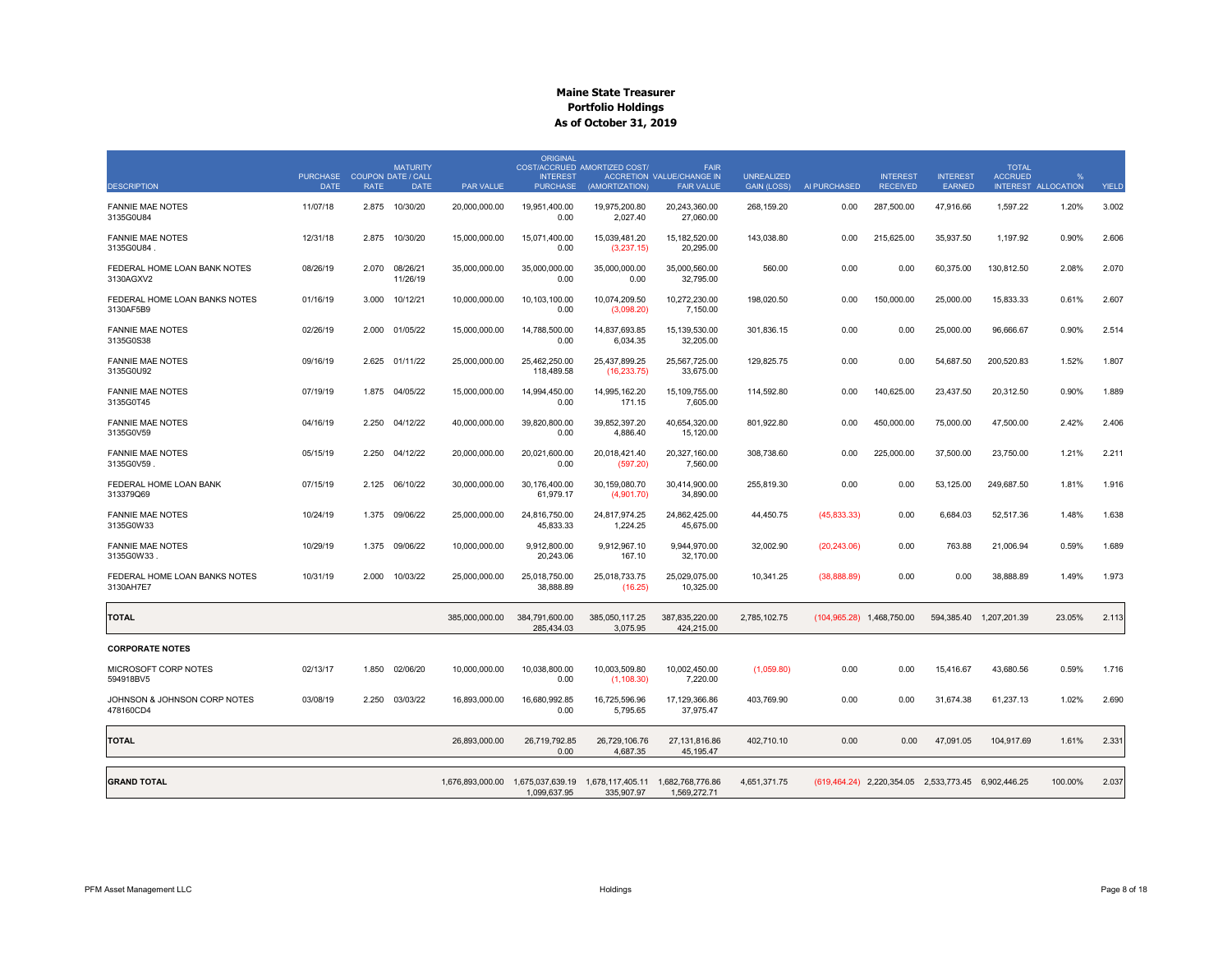|                     |                             |                            |                                                         |               |                              |                                    |                                |                         |                 |                                          | <b>WEIGHTED</b><br><b>AVERAGE</b> |
|---------------------|-----------------------------|----------------------------|---------------------------------------------------------|---------------|------------------------------|------------------------------------|--------------------------------|-------------------------|-----------------|------------------------------------------|-----------------------------------|
|                     |                             |                            |                                                         |               |                              |                                    |                                | % PORTFOLIO             |                 |                                          | <b>EFFECTIVE</b>                  |
| <b>CUSIP</b>        |                             | <b>TYPE</b><br><b>RATE</b> | COUPON MATURITY NEXT CALL<br><b>DATE</b><br><b>DATE</b> | <b>RATING</b> | S&P MOODYS'<br><b>RATING</b> | <b>PAR VALUE/</b><br><b>SHARES</b> | <b>ORIGINAL</b><br><b>COST</b> | ORIGINAL<br><b>COST</b> |                 | % PORTFOLIO<br>MARKET VALUE MARKET VALUE | <b>DURATION</b><br>(YEARS)        |
|                     |                             |                            |                                                         |               |                              |                                    |                                |                         |                 |                                          |                                   |
| <b>US TREASURY</b>  |                             |                            |                                                         |               |                              |                                    |                                |                         |                 |                                          |                                   |
| 912828G61           | <b>U.S. TREASURY</b>        | 1.500                      | 11/30/2019                                              | AA+           | Aaa                          | 25,000,000.00                      | 24,677,734.38                  | 1.47%                   | 24,992,850.00   | 1.49%                                    | 0.08                              |
| 9128283N8           | <b>U.S. TREASURY</b>        | 1.875                      | 12/31/2019                                              | AA+           | Aaa                          | 30,000,000.00                      | 29,692,968.75                  | 1.77%                   | 30,002,610.00   | 1.78%                                    | 0.17                              |
| 912828H52           | <b>U.S. TREASURY</b>        | 1.250                      | 1/31/2020                                               | AA+           | Aaa                          | 25,000,000.00                      | 24,517,578.13                  | 1.46%                   | 24,978,525.00   | 1.48%                                    | 0.25                              |
| 912828H52           | <b>U.S. TREASURY</b>        | 1.250                      | 1/31/2020                                               | AA+           | Aaa                          | 23,500,000.00                      | 23,228,281.25                  | 1.39%                   | 23,479,813.50   | 1.40%                                    | 0.25                              |
| 9128283G3           | <b>U.S. TREASURY</b>        | 1.750                      | 11/15/2020                                              | AA+           | Aaa                          | 10,000,000.00                      | 9,897,656.25                   | 0.59%                   | 10,012,890.00   | 0.60%                                    | 1.02                              |
| 9128284W7           | <b>U.S. TREASURY</b>        | 2.750                      | 8/15/2021                                               | AA+           | Aaa                          | 25,000,000.00                      | 25,432,617.19                  | 1.52%                   | 25,512,700.00   | 1.52%                                    | 1.74                              |
| 9128282F6           | <b>U.S. TREASURY</b>        | 1.125                      | 8/31/2021                                               | AA+           | Aaa                          | 30,000,000.00                      | 29,764,453.13                  | 1.78%                   | 29,759,760.00   | 1.77%                                    | 1.80                              |
| 9128286C9           | <b>U.S. TREASURY</b>        | 2.500                      | 2/15/2022                                               | AA+           | Aaa                          | 25,000,000.00                      | 25,493,164.06                  | 1.52%                   | 25,536,125.00   | 1.52%                                    | 2.21                              |
| 912828W89           | <b>U.S. TREASURY</b>        | 1.875                      | 3/31/2022                                               | AA+           | Aaa                          | 40,000,000.00                      | 40,404,687.50                  | 2.41%                   | 40,325,000.00   | 2.40%                                    | 2.35                              |
| 9128286M7           | <b>U.S. TREASURY</b>        | 2.250                      | 4/15/2022                                               | AA+           | Aaa                          | 23,000,000.00                      | 23,321,640.63                  | 1.39%                   | 23,393,507.00   | 1.39%                                    | 2.38                              |
| 9128286U9           | <b>U.S. TREASURY</b>        | 2.125                      | 5/15/2022                                               | AA+           | Aaa                          | 25,000,000.00                      | 25,289,062.50                  | 1.51%                   | 25,366,200.00   | 1.51%                                    | 2.45                              |
| 9128286U9           | <b>U.S. TREASURY</b>        | 2.125                      | 5/15/2022                                               | AA+           | Aaa                          | 25,000,000.00                      | 25,289,062.50                  | 1.51%                   | 25,366,200.00   | 1.51%                                    | 2.45                              |
| 912828XG0           | <b>U.S. TREASURY</b>        | 2.125                      | 6/30/2022                                               | AA+           | Aaa                          | 27,000,000.00                      | 27,241,523.44                  | 1.63%                   | 27,426,087.00   | 1.63%                                    | 2.57                              |
| 9128287C8           | <b>U.S. TREASURY</b>        | 1.750                      | 7/15/2022                                               | AA+           | Aaa                          | 25,000,000.00                      | 24,945,312.50                  | 1.49%                   | 25, 147, 450.00 | 1.49%                                    | 2.62                              |
| 9128287C8           | <b>U.S. TREASURY</b>        | 1.750                      | 7/15/2022                                               | AA+           | Aaa                          | 25,000,000.00                      | 24,967,773.44                  | 1.49%                   | 25, 147, 450.00 | 1.49%                                    | 2.62                              |
| 9128287C8           | <b>U.S. TREASURY</b>        | 1.750                      | 7/15/2022                                               | AA+           | Aaa                          | 26,000,000.00                      | 26, 142, 187.50                | 1.56%                   | 26, 153, 348.00 | 1.55%                                    | 2.62                              |
| 9128287C8           | <b>U.S. TREASURY</b>        | 1.750                      | 7/15/2022                                               | AA+           | Aaa                          | 35,000,000.00                      | 35,211,914.06                  | 2.10%                   | 35,206,430.00   | 2.09%                                    | 2.62                              |
| 9128282S8           | <b>U.S. TREASURY</b>        | 1.625                      | 8/31/2022                                               | AA+           | Aaa                          | 25,000,000.00                      | 25,008,789.06                  | 1.49%                   | 25,073,250.00   | 1.49%                                    | 2.75                              |
| 912828YK0           | <b>U.S. TREASURY</b>        | 1.375                      | 10/15/2022                                              | AA+           | Aaa                          | 30,000,000.00                      | 29,844,140.63                  | 1.78%                   | 29,876,940.00   | 1.78%                                    | 2.89                              |
|                     |                             |                            |                                                         |               |                              |                                    |                                |                         |                 |                                          |                                   |
| <b>ISSUER TOTAL</b> |                             |                            |                                                         |               |                              | 499,500,000.00                     | 500,370,546.90                 | 29.87%                  | 502,757,135.50  | 29.88%                                   | 1.94                              |
|                     |                             |                            |                                                         |               |                              |                                    |                                |                         |                 |                                          |                                   |
| <b>TD BANK</b>      |                             |                            |                                                         |               |                              |                                    |                                |                         |                 |                                          |                                   |
|                     | CASH AND CASH EQUIVALENTS   |                            | 11/1/2019                                               | <b>NR</b>     | <b>NR</b>                    | 243,000,000.00                     | 243,000,000.00                 | 14.51%                  | 243,000,000.00  | 14.44%                                   | 0.00                              |
|                     |                             |                            |                                                         |               |                              |                                    |                                |                         |                 |                                          |                                   |
| <b>ISSUER TOTAL</b> |                             |                            |                                                         |               |                              | 243,000,000.00                     | 243,000,000.00                 | 14.51%                  | 243,000,000.00  | 14.44%                                   | 0.00                              |
|                     |                             |                            |                                                         |               |                              |                                    |                                |                         |                 |                                          |                                   |
| <b>FNMA</b>         |                             |                            |                                                         |               |                              |                                    |                                |                         |                 |                                          |                                   |
| 3135G0U84           | U.S. INSTRUMENTALITY        | 2.875                      | 10/30/2020                                              | AA+           | Aaa                          | 20,000,000.00                      | 19,951,400.00                  | 1.19%                   | 20,243,360.00   | 1.20%                                    | 0.98                              |
| 3135G0U84           | U.S. INSTRUMENTALITY        | 2.875                      | 10/30/2020                                              | AA+           | Aaa                          | 15,000,000.00                      | 15,071,400.00                  | 0.90%                   | 15,182,520.00   | 0.90%                                    | 0.98                              |
| 3135G0S38           | U.S. INSTRUMENTALITY        | 2.000                      | 1/5/2022                                                | AA+           | Aaa                          | 15,000,000.00                      | 14,788,500.00                  | 0.88%                   | 15,139,530.00   | 0.90%                                    | 2.11                              |
| 3135G0U92           | U.S. INSTRUMENTALITY        | 2.625                      | 1/11/2022                                               | AA+           | Aaa                          | 25,000,000.00                      | 25,462,250.00                  | 1.52%                   | 25,567,725.00   | 1.52%                                    | 2.11                              |
| 3135G0T45           | U.S. INSTRUMENTALITY        | 1.875                      | 4/5/2022                                                | AA+           | Aaa                          | 15,000,000.00                      | 14,994,450.00                  | 0.90%                   | 15,109,755.00   | 0.90%                                    | 2.36                              |
| 3135G0V59           | U.S. INSTRUMENTALITY        | 2.250                      | 4/12/2022                                               | AA+           | Aaa                          | 40,000,000.00                      | 39,820,800.00                  | 2.38%                   | 40,654,320.00   | 2.42%                                    | 2.37                              |
| 3135G0V59           | U.S. INSTRUMENTALITY        | 2.250                      | 4/12/2022                                               | AA+           | Aaa                          | 20,000,000.00                      | 20,021,600.00                  | 1.20%                   | 20,327,160.00   | 1.21%                                    | 2.37                              |
| 3135G0W33           | <b>U.S. INSTRUMENTALITY</b> | 1.375                      | 9/6/2022                                                | AA+           | Aaa                          | 25,000,000.00                      | 24,816,750.00                  | 1.48%                   | 24,862,425.00   | 1.48%                                    | 2.77                              |
| 3135G0W33           | U.S. INSTRUMENTALITY        | 1.375                      | 9/6/2022                                                | AA+           | Aaa                          | 10,000,000.00                      | 9,912,800.00                   | 0.59%                   | 9,944,970.00    | 0.59%                                    | 2.77                              |
|                     |                             |                            |                                                         |               |                              |                                    |                                |                         |                 |                                          |                                   |
| <b>ISSUER TOTAL</b> |                             |                            |                                                         |               |                              | 185,000,000.00                     | 184,839,950.00                 | 11.03%                  | 187,031,765.00  | 11.11%                                   | 2.13                              |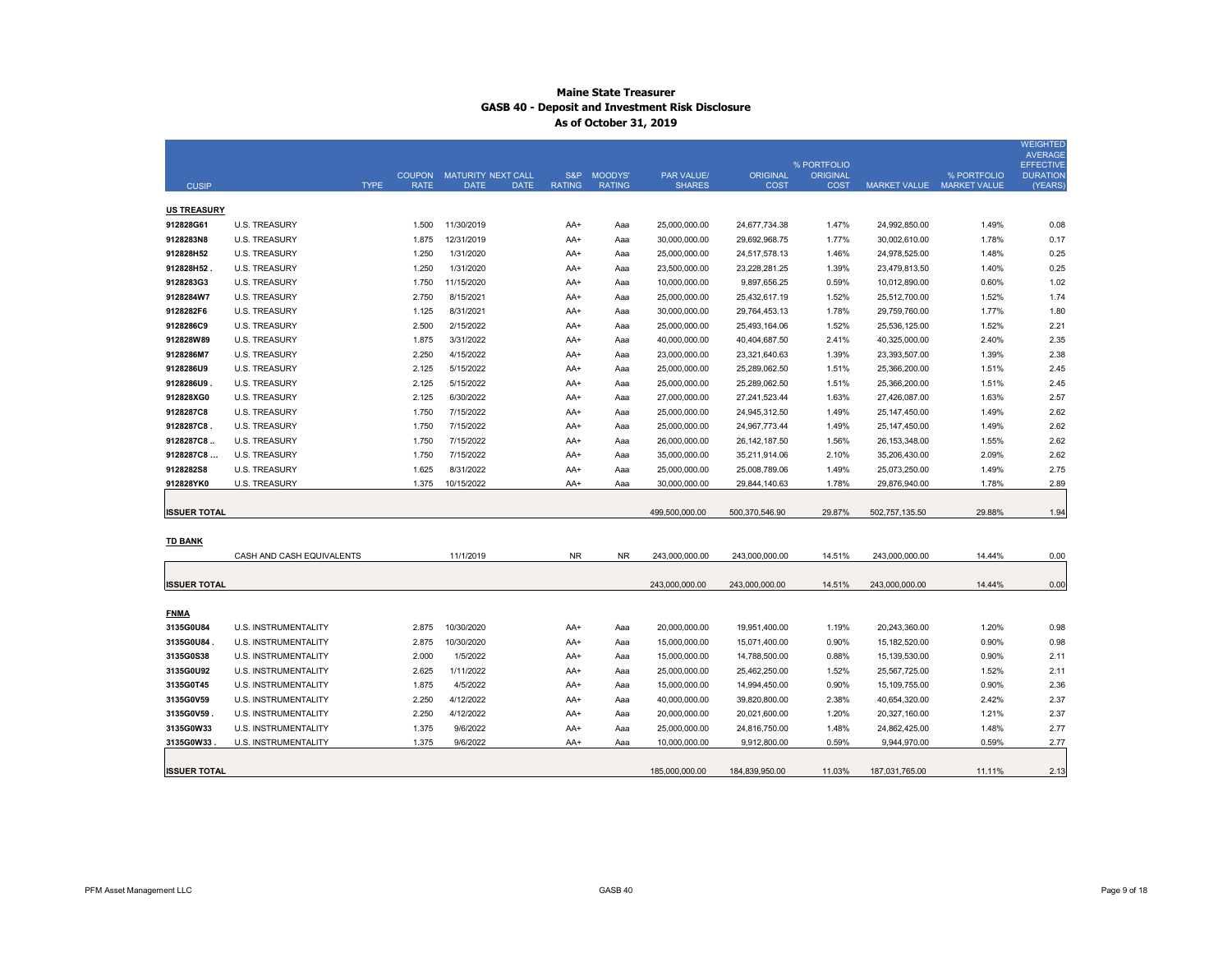|                         |                                                            | <b>COUPON</b>  | MATURITY NEXT CALL         |               | S&P MOODYS'    | PAR VALUE/                     | <b>ORIGINAL</b>                | % PORTFOLIO<br>ORIGINAL |                                | % PORTFOLIO               | <b>WEIGHTED</b><br><b>AVERAGE</b><br><b>EFFECTIVE</b><br><b>DURATION</b> |
|-------------------------|------------------------------------------------------------|----------------|----------------------------|---------------|----------------|--------------------------------|--------------------------------|-------------------------|--------------------------------|---------------------------|--------------------------------------------------------------------------|
| <b>CUSIP</b>            | <b>TYPE</b>                                                | <b>RATE</b>    | <b>DATE</b><br><b>DATE</b> | <b>RATING</b> | <b>RATING</b>  | <b>SHARES</b>                  | <b>COST</b>                    | <b>COST</b>             |                                | MARKET VALUE MARKET VALUE | (YEARS)                                                                  |
|                         |                                                            |                |                            |               |                |                                |                                |                         |                                |                           |                                                                          |
| <b>FHLB</b>             |                                                            |                |                            |               |                |                                |                                |                         |                                |                           |                                                                          |
| 3130ADUJ9               | U.S. INSTRUMENTALITY                                       | 2.375          | 3/30/2020                  | AA+           | Aaa            | 30,000,000.00                  | 29,793,900.00                  | 1.78%                   | 30,100,290.00                  | 1.79%                     | 0.41                                                                     |
| 3130AGXV2               | U.S. INSTRUMENTALITY                                       | 2.070          | 8/26/2021 11/26/2019       | AA+           | Aaa            | 35,000,000.00                  | 35,000,000.00                  | 2.09%                   | 35,000,560.00                  | 2.08%                     | 0.42                                                                     |
| 3130AF5B9               | U.S. INSTRUMENTALITY                                       | 3.000          | 10/12/2021                 | AA+           | Aaa            | 10,000,000.00                  | 10,103,100.00                  | 0.60%                   | 10,272,230.00                  | 0.61%                     | 1.89                                                                     |
| 313379Q69               | U.S. INSTRUMENTALITY                                       | 2.125          | 6/10/2022                  | AA+           | Aaa            | 30,000,000.00                  | 30,176,400.00                  | 1.80%                   | 30,414,900.00                  | 1.81%                     | 2.51                                                                     |
| 3130AH7E7               | U.S. INSTRUMENTALITY                                       | 2.000          | 10/3/2022                  | AA+           | Aaa            | 25,000,000.00                  | 25,018,750.00                  | 1.49%                   | 25,029,075.00                  | 1.49%                     | 2.82                                                                     |
| <b>ISSUER TOTAL</b>     |                                                            |                |                            |               |                | 130,000,000.00                 | 130,092,150.00                 | 7.77%                   | 130,817,055.00                 | 7.77%                     | 1.48                                                                     |
|                         |                                                            |                |                            |               |                |                                |                                |                         |                                |                           |                                                                          |
| <b>BAR HARBOR</b>       |                                                            |                |                            |               |                |                                |                                |                         |                                |                           |                                                                          |
|                         | CASH AND CASH EQUIVALENTS                                  |                | 11/1/2019                  | <b>NR</b>     | <b>NR</b>      | 52,000,000.00                  | 52,000,000.00                  | 3.10%                   | 52,000,000.00                  | 3.09%                     | 0.00                                                                     |
|                         | CERTIFICATES OF DEPOSIT                                    | 2.330          | 6/12/2021                  | NR.           | <b>NR</b>      | 50,000,000.00                  | 50,000,000.00                  | 2.99%                   | 50,000,000.00                  | 2.97%                     | 1.60                                                                     |
|                         |                                                            |                |                            |               |                |                                |                                |                         |                                |                           |                                                                          |
| <b>ISSUER TOTAL</b>     |                                                            |                |                            |               |                | 102,000,000.00                 | 102,000,000.00                 | 6.09%                   | 102,000,000.00                 | 6.06%                     | 0.78                                                                     |
|                         |                                                            |                |                            |               |                |                                |                                |                         |                                |                           |                                                                          |
| <b>CAMDEN NATIONAL</b>  |                                                            |                |                            |               |                |                                |                                |                         |                                |                           |                                                                          |
|                         | <b>CERTIFICATES OF DEPOSIT</b>                             | 2.550          | 1/17/2020                  | <b>NR</b>     | <b>NR</b>      | 20,000,000.00                  | 20,000,000.00                  | 1.19%                   | 20,000,000.00                  | 1.19%                     | 0.21                                                                     |
|                         | CERTIFICATES OF DEPOSIT                                    | 2.600          | 4/8/2020                   | <b>NR</b>     | <b>NR</b>      | 50,000,000.00                  | 50,000,000.00                  | 2.99%                   | 50,000,000.00                  | 2.97%                     | 0.43                                                                     |
|                         |                                                            |                |                            |               |                |                                |                                |                         |                                |                           |                                                                          |
| <b>ISSUER TOTAL</b>     |                                                            |                |                            |               |                | 70,000,000.00                  | 70,000,000.00                  | 4.18%                   | 70,000,000.00                  | 4.16%                     | 0.37                                                                     |
|                         |                                                            |                |                            |               |                |                                |                                |                         |                                |                           |                                                                          |
| <b>FHLMC</b>            |                                                            |                |                            |               |                |                                |                                |                         |                                |                           |                                                                          |
| 3137EAEE5               | U.S. INSTRUMENTALITY                                       | 1.500          | 1/17/2020                  | AA+           | Aaa            | 15,000,000.00                  | 14,966,100.00                  | 0.89%                   | 14,995,230.00                  | 0.89%                     | 0.21                                                                     |
| 3137EAEE5.<br>3137EAEE5 | <b>U.S. INSTRUMENTALITY</b><br><b>U.S. INSTRUMENTALITY</b> | 1.500<br>1.500 | 1/17/2020<br>1/17/2020     | AA+<br>AA+    | Aaa<br>Aaa     | 15,000,000.00<br>20,000,000.00 | 14,979,600.00<br>19,982,600.00 | 0.89%<br>1.19%          | 14,995,230.00<br>19,993,640.00 | 0.89%<br>1.19%            | 0.21<br>0.21                                                             |
| 3137EAEJ4               | U.S. INSTRUMENTALITY                                       | 1.625          | 9/29/2020                  | AA+           | Aaa            | 20,000,000.00                  | 19,931,200.00                  | 1.19%                   | 20,002,300.00                  | 1.19%                     | 0.90                                                                     |
|                         |                                                            |                |                            |               |                |                                |                                |                         |                                |                           |                                                                          |
| <b>ISSUER TOTAL</b>     |                                                            |                |                            |               |                | 70,000,000.00                  | 69,859,500.00                  | 4.17%                   | 69,986,400.00                  | 4.16%                     | 0.41                                                                     |
|                         |                                                            |                |                            |               |                |                                |                                |                         |                                |                           |                                                                          |
| <b>BANGOR SAVINGS</b>   |                                                            |                |                            |               |                |                                |                                |                         |                                |                           |                                                                          |
|                         | CASH AND CASH EQUIVALENTS                                  |                | 11/1/2019                  | NR.           | NR.            | 40,000,000.00                  | 40,000,000.00                  | 2.39%                   | 40,000,000.00                  | 2.38%                     | 0.00                                                                     |
|                         | CERTIFICATES OF DEPOSIT                                    | 2.650          | 10/8/2020                  | NR.           | <b>NR</b>      | 5,000,000.00                   | 5,000,000.00                   | 0.30%                   | 5,000,000.00                   | 0.30%                     | 0.93                                                                     |
|                         | CERTIFICATES OF DEPOSIT                                    | 2.700          | 4/8/2021                   | NR.           | <b>NR</b>      | 15,000,000.00                  | 15,000,000.00                  | 0.90%                   | 15,000,000.00                  | 0.89%                     | 1.42                                                                     |
|                         |                                                            |                |                            |               |                |                                |                                |                         |                                |                           |                                                                          |
| <b>ISSUER TOTAL</b>     |                                                            |                |                            |               |                | 60,000,000.00                  | 60,000,000.00                  | 3.58%                   | 60,000,000.00                  | 3.57%                     | 0.43                                                                     |
|                         |                                                            |                |                            |               |                |                                |                                |                         |                                |                           |                                                                          |
| <b>CITIZENS BANK</b>    |                                                            |                |                            |               |                |                                |                                |                         |                                |                           |                                                                          |
|                         | CASH AND CASH EQUIVALENTS                                  |                | 11/1/2019                  | NR.           | N <sub>R</sub> | 50,000,000.00                  | 50,000,000.00                  | 2.99%                   | 50,000,000.00                  | 2.97%                     | 0.00                                                                     |
|                         |                                                            |                |                            |               |                |                                |                                |                         |                                |                           |                                                                          |
| <b>ISSUER TOTAL</b>     |                                                            |                |                            |               |                | 50,000,000.00                  | 50,000,000.00                  | 2.99%                   | 50,000,000.00                  | 2.97%                     | 0.00                                                                     |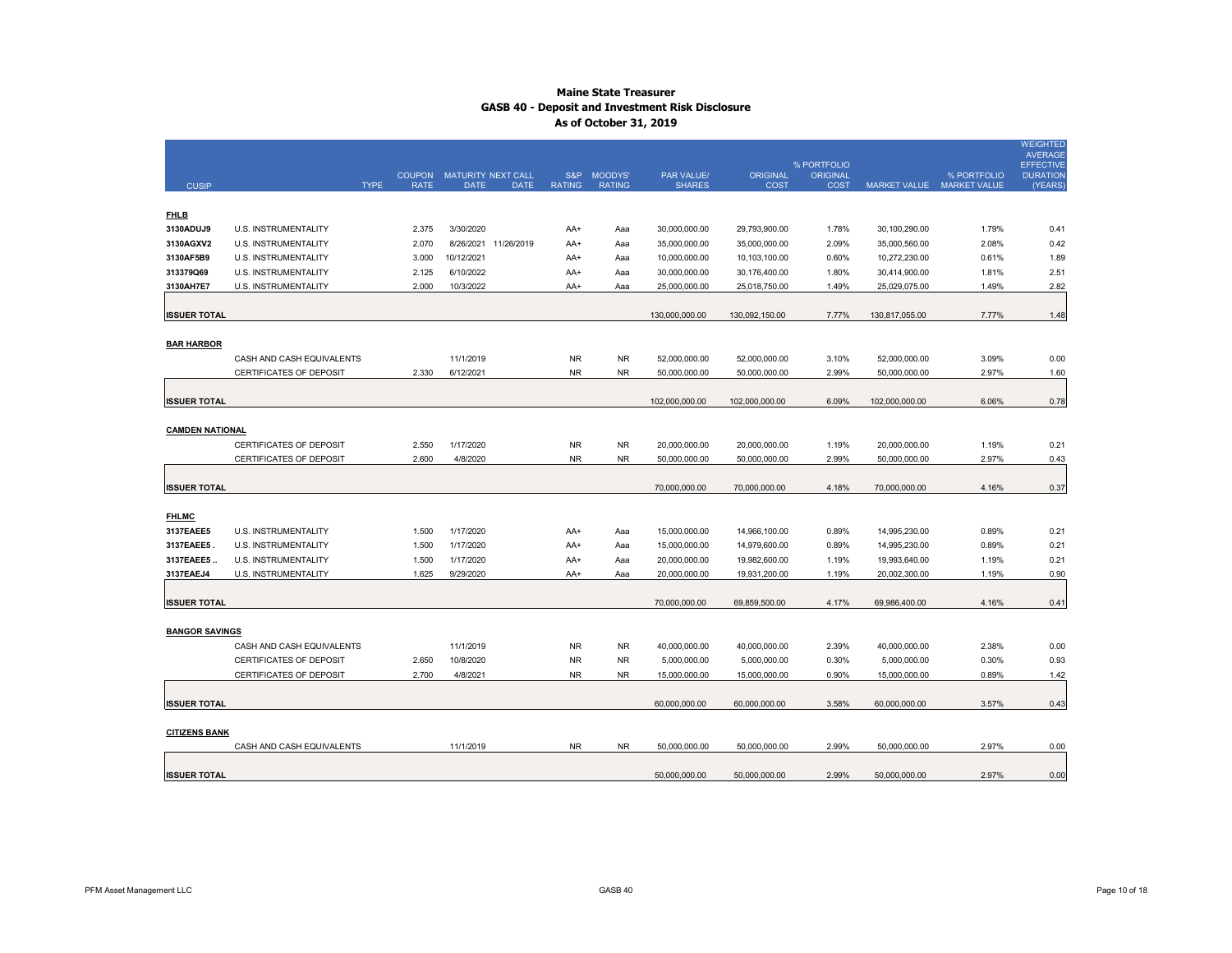|                            |                           |                            |                           |             |                  |               |               |                 |                                |               |                           | <b>WEIGHTED</b><br><b>AVERAGE</b>   |
|----------------------------|---------------------------|----------------------------|---------------------------|-------------|------------------|---------------|---------------|-----------------|--------------------------------|---------------|---------------------------|-------------------------------------|
|                            |                           |                            | COUPON MATURITY NEXT CALL |             |                  | S&P MOODYS'   | PAR VALUE/    | <b>ORIGINAL</b> | % PORTFOLIO<br><b>ORIGINAL</b> |               | % PORTFOLIO               | <b>EFFECTIVE</b><br><b>DURATION</b> |
| <b>CUSIP</b>               |                           | <b>TYPE</b><br><b>RATE</b> | <b>DATE</b>               | <b>DATE</b> | <b>RATING</b>    | <b>RATING</b> | <b>SHARES</b> | <b>COST</b>     | <b>COST</b>                    |               | MARKET VALUE MARKET VALUE | (YEARS)                             |
|                            |                           |                            |                           |             |                  |               |               |                 |                                |               |                           |                                     |
| <b>TOYOTA MOTOR CREDIT</b> |                           |                            |                           |             |                  |               |               |                 |                                |               |                           |                                     |
| 89233GAH9                  | <b>COMMERCIAL PAPER</b>   |                            | 1/17/2020                 |             | $A - 1 +$        | $P-1$         | 50,000,000.00 | 49,079,500.00   | 2.93%                          | 49,796,350.00 | 2.96%                     | 0.21                                |
|                            |                           |                            |                           |             |                  |               |               |                 |                                |               |                           |                                     |
| <b>ISSUER TOTAL</b>        |                           |                            |                           |             |                  |               | 50,000,000.00 | 49,079,500.00   | 2.93%                          | 49,796,350.00 | 2.96%                     | 0.21                                |
|                            |                           |                            |                           |             |                  |               |               |                 |                                |               |                           |                                     |
| PEOPLE'S UNITED BANK       |                           |                            |                           |             |                  |               |               |                 |                                |               |                           |                                     |
|                            | CERTIFICATES OF DEPOSIT   | 2.550                      | 4/18/2021                 |             | NR.<br><b>NR</b> | NR.           | 15,000,000.00 | 15,000,000.00   | 0.90%                          | 15,000,000.00 | 0.89%                     | 1.45                                |
|                            | CERTIFICATES OF DEPOSIT   | 2.550                      | 4/22/2021                 |             |                  | <b>NR</b>     | 25,000,000.00 | 25,000,000.00   | 1.49%                          | 25,000,000.00 | 1.49%                     | 1.42                                |
| <b>ISSUER TOTAL</b>        |                           |                            |                           |             |                  |               | 40,000,000.00 | 40,000,000.00   | 2.39%                          | 40,000,000.00 | 2.38%                     | 1.43                                |
|                            |                           |                            |                           |             |                  |               |               |                 |                                |               |                           |                                     |
| <b>JP MORGAN</b>           |                           |                            |                           |             |                  |               |               |                 |                                |               |                           |                                     |
| 46640PAH6                  | COMMERCIAL PAPER          |                            | 1/17/2020                 |             | A-1              | $P-1$         | 40,000,000.00 | 39,232,000.00   | 2.34%                          | 39,850,400.00 | 2.37%                     | 0.21                                |
|                            |                           |                            |                           |             |                  |               |               |                 |                                |               |                           |                                     |
| <b>ISSUER TOTAL</b>        |                           |                            |                           |             |                  |               | 40,000,000.00 | 39,232,000.00   | 2.34%                          | 39,850,400.00 | 2.37%                     | 0.21                                |
|                            |                           |                            |                           |             |                  |               |               |                 |                                |               |                           |                                     |
| <b>MUFG BANK LTD/NY</b>    |                           |                            |                           |             |                  |               |               |                 |                                |               |                           |                                     |
| 62479MZL0                  | <b>COMMERCIAL PAPER</b>   |                            | 12/20/2019                |             | A-1              | $P-1$         | 25,000,000.00 | 24,508,750.00   | 1.46%                          | 24,933,325.00 | 1.48%                     | 0.14                                |
| 62479LAH8                  | COMMERCIAL PAPER          |                            | 1/17/2020                 |             | A-1              | $P-1$         | 8,500,000.00  | 8,335,449.44    | 0.50%                          | 8,464,529.50  | 0.50%                     | 0.21                                |
|                            |                           |                            |                           |             |                  |               |               |                 |                                |               |                           |                                     |
| <b>ISSUER TOTAL</b>        |                           |                            |                           |             |                  |               | 33,500,000.00 | 32,844,199.44   | 1.96%                          | 33,397,854.50 | 1.98%                     | 0.15                                |
|                            |                           |                            |                           |             |                  |               |               |                 |                                |               |                           |                                     |
| ANDROSCOGGIN               |                           |                            |                           |             |                  |               |               |                 |                                |               |                           |                                     |
|                            | CASH AND CASH EQUIVALENTS |                            | 11/1/2019                 |             | <b>NR</b>        | NR.           | 25,000,000.00 | 25,000,000.00   | 1.49%                          | 25,000,000.00 | 1.49%                     | 0.00                                |
|                            |                           |                            |                           |             |                  |               |               |                 |                                |               |                           |                                     |
| <b>ISSUER TOTAL</b>        |                           |                            |                           |             |                  |               | 25,000,000.00 | 25,000,000.00   | 1.49%                          | 25,000,000.00 | 1.49%                     | 0.00                                |
|                            |                           |                            |                           |             |                  |               |               |                 |                                |               |                           |                                     |
| <b>FIRST NATIONAL</b>      |                           |                            | 11/1/2019                 |             |                  |               |               |                 | 1.49%                          |               |                           |                                     |
|                            | CASH AND CASH EQUIVALENTS |                            |                           |             |                  |               | 25,000,000.00 | 25,000,000.00   |                                | 25,000,000.00 | 1.49%                     | 0.00                                |
| <b>ISSUER TOTAL</b>        |                           |                            |                           |             |                  |               | 25,000,000.00 | 25,000,000.00   | 1.49%                          | 25,000,000.00 | 1.49%                     | 0.00                                |
|                            |                           |                            |                           |             |                  |               |               |                 |                                |               |                           |                                     |
| JOHNSON & JOHNSON          |                           |                            |                           |             |                  |               |               |                 |                                |               |                           |                                     |
| 478160CD4                  | CORPORATE                 | 2.250                      | 3/3/2022                  |             | AAA              | Aaa           | 16,893,000.00 | 16,680,992.85   | 1.00%                          | 17,129,366.86 | 1.02%                     | 2.27                                |
|                            |                           |                            |                           |             |                  |               |               |                 |                                |               |                           |                                     |
| <b>ISSUER TOTAL</b>        |                           |                            |                           |             |                  |               | 16,893,000.00 | 16,680,992.85   | 1.00%                          | 17,129,366.86 | 1.02%                     | 2.27                                |
|                            |                           |                            |                           |             |                  |               |               |                 |                                |               |                           |                                     |
| <b>BATH SAVINGS</b>        |                           |                            |                           |             |                  |               |               |                 |                                |               |                           |                                     |
|                            | CASH AND CASH EQUIVALENTS |                            | 11/1/2019                 |             | <b>NR</b>        | <b>NR</b>     | 14,000,000.00 | 14,000,000.00   | 0.84%                          | 14,000,000.00 | 0.83%                     | 0.00                                |
|                            |                           |                            |                           |             |                  |               |               |                 |                                |               |                           |                                     |
| <b>ISSUER TOTAL</b>        |                           |                            |                           |             |                  |               | 14,000,000.00 | 14,000,000.00   | 0.84%                          | 14,000,000.00 | 0.83%                     | 0.00                                |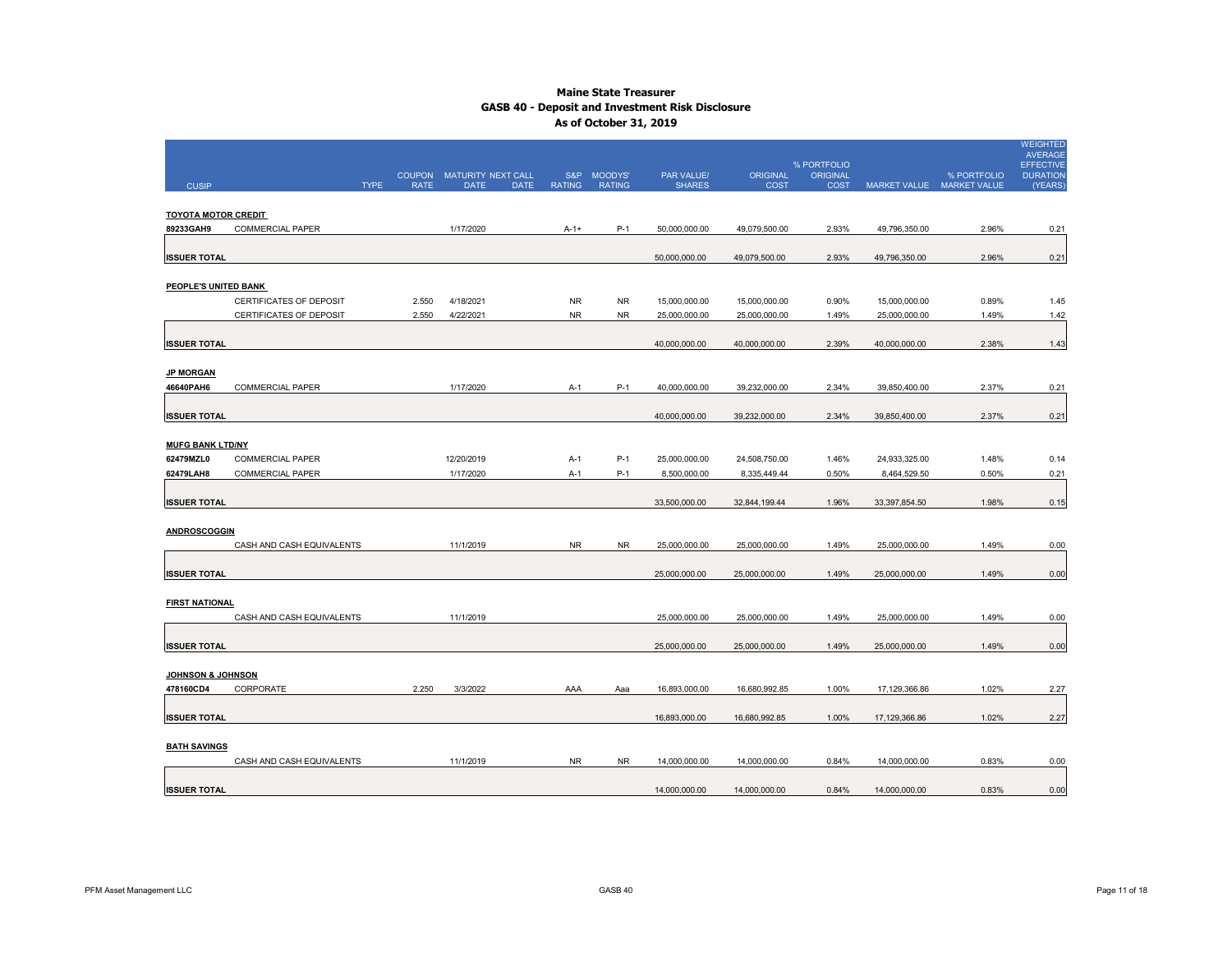|                                |                           |               |                    |             |               |                |                   |                  |                                |                     |                     | <b>WEIGHTED</b><br>AVERAGE          |
|--------------------------------|---------------------------|---------------|--------------------|-------------|---------------|----------------|-------------------|------------------|--------------------------------|---------------------|---------------------|-------------------------------------|
|                                |                           | <b>COUPON</b> | MATURITY NEXT CALL |             | S&P           | <b>MOODYS'</b> | <b>PAR VALUE/</b> | <b>ORIGINAL</b>  | % PORTFOLIO<br><b>ORIGINAL</b> |                     | % PORTFOLIO         | <b>EFFECTIVE</b><br><b>DURATION</b> |
| <b>CUSIP</b>                   | <b>TYPE</b>               | <b>RATE</b>   | <b>DATE</b>        | <b>DATE</b> | <b>RATING</b> | <b>RATING</b>  | <b>SHARES</b>     | <b>COST</b>      | <b>COST</b>                    | <b>MARKET VALUE</b> | <b>MARKET VALUE</b> | (YEARS)                             |
| <b>FIDELITY GOVERNMENT MMF</b> |                           |               |                    |             |               |                |                   |                  |                                |                     |                     |                                     |
|                                | CASH AND CASH EQUIVALENTS |               | 11/1/2019          |             | AAAm          | Aaa            | 13,000,000.00     | 13,000,000.00    | 0.78%                          | 13,000,000.00       | 0.77%               | 0.00                                |
| <b>ISSUER TOTAL</b>            |                           |               |                    |             |               |                | 13,000,000.00     | 13,000,000.00    | 0.78%                          | 13,000,000.00       | 0.77%               | 0.00                                |
| <b>MICROSOFT</b>               |                           |               |                    |             |               |                |                   |                  |                                |                     |                     |                                     |
| 594918BV5                      | CORPORATE                 | 1.850         | 2/6/2020           |             | AAA           | Aaa            | 10,000,000.00     | 10,038,800.00    | 0.60%                          | 10,002,450.00       | 0.59%               | 0.27                                |
| <b>ISSUER TOTAL</b>            |                           |               |                    |             |               |                | 10,000,000.00     | 10,038,800.00    | 0.60%                          | 10,002,450.00       | 0.59%               | 0.27                                |
|                                |                           |               |                    |             |               |                |                   |                  |                                |                     |                     |                                     |
| <b>GRAND TOTAL</b>             |                           |               |                    |             |               |                | 1,676,893,000.00  | 1,675,037,639.19 | 100.00%                        | 1,682,768,776.86    | 100.00%             |                                     |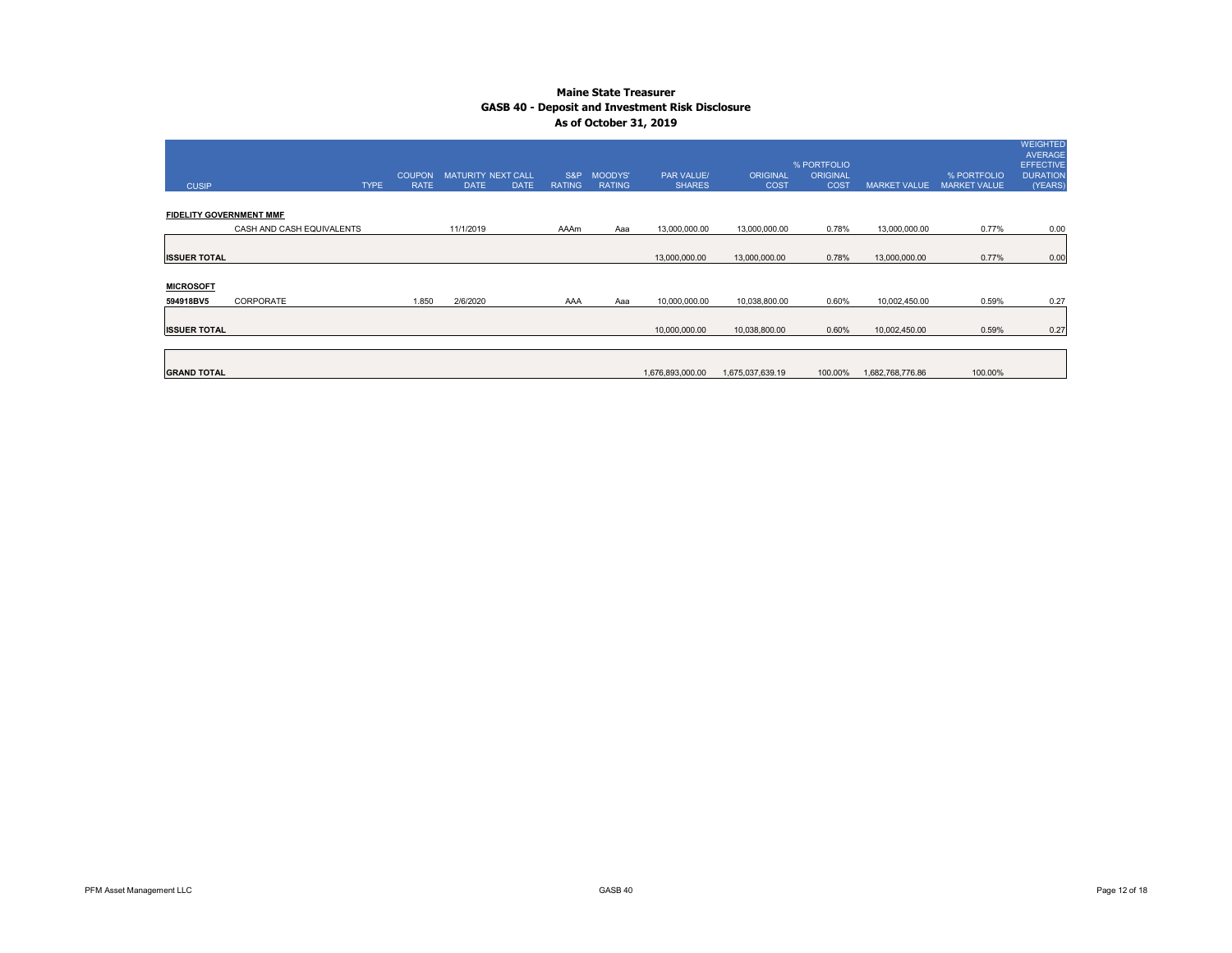#### **Maine State Treasurer Securities Purchased During the Month Ended October 31, 2019**

|                             |                                  |             |               |                 |                  |                  |                  |                  | <b>ACCRUED</b><br><b>INTEREST</b> |              |
|-----------------------------|----------------------------------|-------------|---------------|-----------------|------------------|------------------|------------------|------------------|-----------------------------------|--------------|
| <b>CUSIP</b>                | <b>ISSUER</b>                    | <b>DATE</b> | <b>COUPON</b> | <b>MATURITY</b> | <b>CALL DATE</b> | PAR VALUE/SHARES | <b>UNIT COST</b> | <b>PRINCIPAL</b> | <b>PURCHASED</b>                  | <b>YIELD</b> |
| <b>CASH AND EQUIVALENTS</b> |                                  |             |               |                 |                  |                  |                  |                  |                                   |              |
|                             | <b>BANGOR SAVINGS</b>            | 10/2/2019   | 1.800 V       |                 |                  | 15,000,000.00    | 100.00           | 15,000,000.00    | 0.00                              | 1.800 V      |
|                             | <b>BANGOR SAVINGS</b>            | 10/4/2019   | 1.800 V       |                 |                  | 15,000,000.00    | 100.00           | 15,000,000.00    | 0.00                              | 1.800 V      |
|                             | <b>CAMDEN NATIONAL</b>           | 10/4/2019   | 1.750 V       |                 |                  | 7,000,000.00     | 100.00           | 7,000,000.00     | 0.00                              | 1.750 V      |
|                             | <b>CAMDEN NATIONAL</b>           | 10/7/2019   | 1.750 V       |                 |                  | 5,000,000.00     | 100.00           | 5,000,000.00     | 0.00                              | 1.750 V      |
|                             | FIDELITY GOVERNMENT MMF          | 10/8/2019   | 1.740 V       |                 |                  | 17,000,000.00    | 100.00           | 17,000,000.00    | 0.00                              | 1.740 V      |
|                             | <b>CAMDEN NATIONAL</b>           | 10/8/2019   | 1.750 V       |                 |                  | 28,000,000.00    | 100.00           | 28,000,000.00    | 0.00                              | 1.750 V      |
|                             | FIDELITY GOVERNMENT MMF          | 10/9/2019   | 1.740 V       |                 |                  | 48,000,000.00    | 100.00           | 48,000,000.00    | 0.00                              | 1.740 V      |
|                             | FIDELITY GOVERNMENT MMF          | 10/16/2019  | 1.740 V       |                 |                  | 85,000,000.00    | 100.00           | 85,000,000.00    | 0.00                              | 1.740 V      |
|                             | FIDELITY GOVERNMENT MMF          | 10/18/2019  | 1.740 V       |                 |                  | 48,000,000.00    | 100.00           | 48,000,000.00    | 0.00                              | 1.740 V      |
|                             | <b>CAMDEN NATIONAL</b>           | 10/21/2019  | 1.750 V       |                 |                  | 18,000,000.00    | 100.00           | 18,000,000.00    | 0.00                              | 1.750 V      |
|                             | <b>TD BANK</b>                   | 10/23/2019  | 1.800 V       |                 |                  | 10,000,000.00    | 100.00           | 10,000,000.00    | 0.00                              | 1.800 V      |
|                             |                                  |             |               |                 |                  |                  |                  |                  |                                   |              |
| <b>TOTAL:</b>               |                                  |             |               |                 |                  | 296,000,000.00   |                  | 296,000,000.00   | 0.00                              |              |
| <b>U.S. TREASURIES</b>      |                                  |             |               |                 |                  |                  |                  |                  |                                   |              |
|                             |                                  |             |               |                 |                  |                  |                  |                  |                                   |              |
| 912828YK0                   | <b>US TREASURY</b>               | 10/21/2019  | 1.375         | 10/15/2022      |                  | 30,000,000.00    | 99.480           | 29,844,140.63    | 6,762.30                          | 1.55         |
| 9128286M7                   | <b>US TREASURY</b>               | 10/29/2019  | 2.250         | 4/15/2022       |                  | 23,000,000.00    | 101.398          | 23,321,640.63    | 19,795.08                         | 1.67         |
| 9128286U9                   | <b>US TREASURY</b>               | 10/31/2019  | 2.125         | 5/15/2022       |                  | 25,000,000.00    | 101.156          | 25,289,062.50    | 243,970.79                        | 1.66         |
| 9128286U9                   | <b>US TREASURY</b>               | 10/31/2019  | 2.125         | 5/15/2022       |                  | 25,000,000.00    | 101.156          | 25,289,062.50    | 243,970.79                        | 1.66         |
|                             |                                  |             |               |                 |                  |                  |                  |                  |                                   |              |
| <b>TOTAL:</b>               |                                  |             |               |                 |                  | 103,000,000.00   |                  | 103,743,906.26   | 514,498.96                        |              |
|                             |                                  |             |               |                 |                  |                  |                  |                  |                                   |              |
|                             | <b>FEDERAL AGENCY SECURITIES</b> |             |               |                 |                  |                  |                  |                  |                                   |              |
| 3135G0W33                   | <b>FNMA</b>                      | 10/24/2019  | 1.375         | 9/6/2022        |                  | 25,000,000.00    | 99.267           | 24,816,750.00    | 45,833.33                         | 1.64         |
| 3135G0W33                   | <b>FNMA</b>                      | 10/29/2019  | 1.375         | 9/6/2022        |                  | 10,000,000.00    | 99.128           | 9,912,800.00     | 20,243.06                         | 1.69         |
| 3130AH7E7                   | <b>FHLB</b>                      | 10/31/2019  | 2.000         | 10/3/2022       |                  | 25,000,000.00    | 100.075          | 25,018,750.00    | 38,888.89                         | 1.97         |
|                             |                                  |             |               |                 |                  |                  |                  |                  |                                   |              |
| <b>TOTAL:</b>               |                                  |             |               |                 |                  | 60,000,000.00    |                  | 59,748,300.00    | 104,965.28                        |              |
|                             |                                  |             |               |                 |                  |                  |                  |                  |                                   |              |
| <b>GRAND TOTAL:</b>         |                                  |             |               |                 |                  | 459.000.000.00   |                  | 459,492,206.26   | 619,464.24                        |              |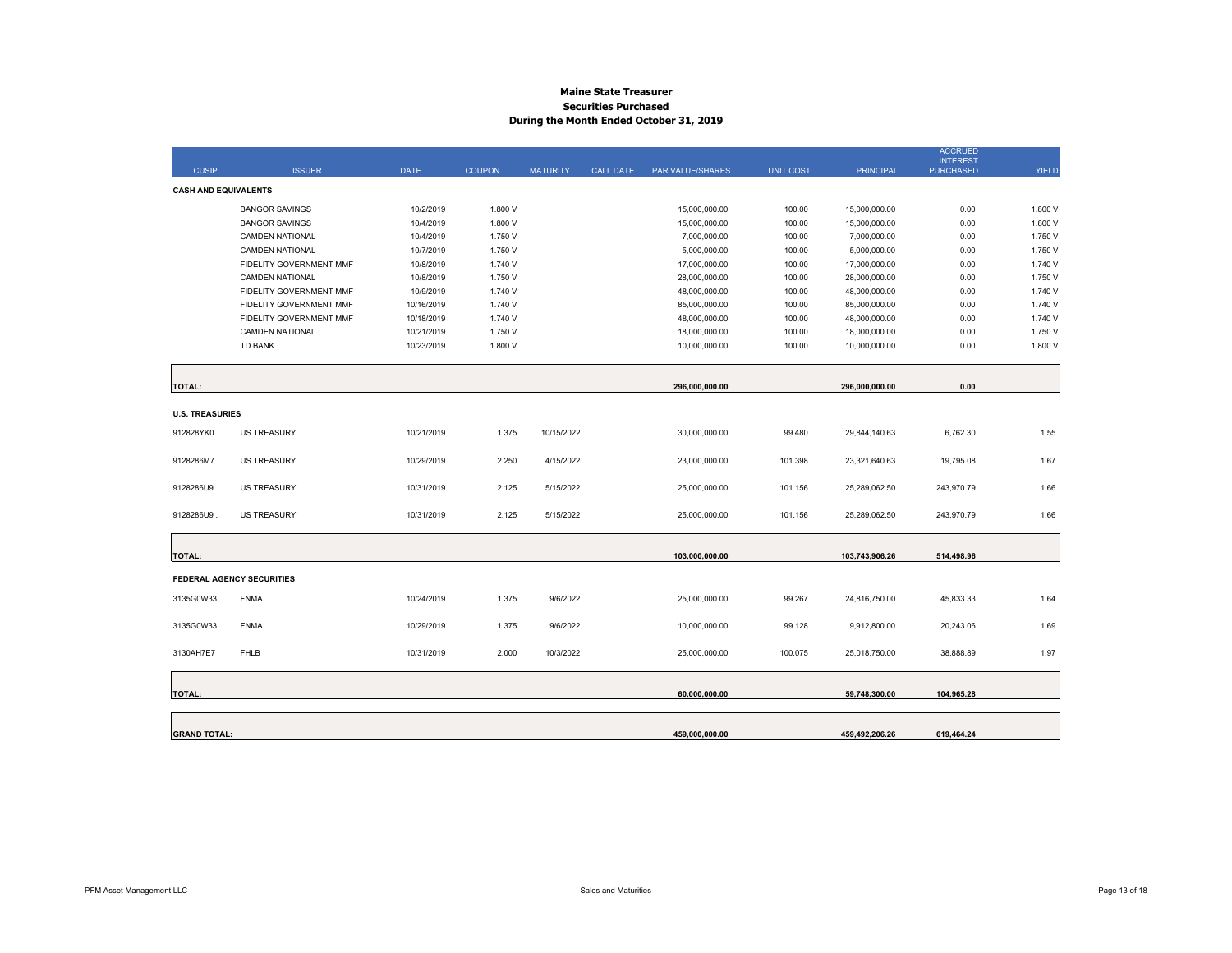#### **Maine State Treasurer Securities Sold and MaturedDuring the Month Ended October 31, 2019**

| <b>CUSIP</b>            | <b>ISSUER</b>               | <b>DATE</b> | <b>MATURITY/</b><br>COUPON CALL DATE | PAR VALUE/SHARES | <b>ORIGINAL COST</b> | <b>AMORTIZED COST AT</b><br><b>SALE OR MATURITY</b><br>(AMORT) | <b>PRICE</b> | <b>MARKET VALUE AT</b><br>SALE / SALE OR MATURITY /<br>ACCRETION / MATURITY CHANGE IN MARKET REALIZED GAIN<br><b>VALUE</b> | (LOSS) | <b>ACCRUED</b><br><b>INTEREST</b><br><b>SOLD</b> | <b>INTEREST</b><br><b>RECEIVED</b> | <b>INTEREST</b><br><b>EARNED</b> | YIELD   |
|-------------------------|-----------------------------|-------------|--------------------------------------|------------------|----------------------|----------------------------------------------------------------|--------------|----------------------------------------------------------------------------------------------------------------------------|--------|--------------------------------------------------|------------------------------------|----------------------------------|---------|
|                         | <b>CASH AND EQUIVALENTS</b> |             |                                      |                  |                      |                                                                |              |                                                                                                                            |        |                                                  |                                    |                                  |         |
|                         | FIDELITY GOVERNMENT MMF     | 10/1/2019   | 1.740 V                              | 16,000,000.00    | 16,000,000.00        | 16,000,000.00                                                  | 100.00       | 16,000,000.00                                                                                                              | 0.00   | 0.00                                             | 0.00                               | 0.00                             | 1.740 V |
|                         | <b>BAR HARBOR</b>           | 10/2/2019   | 1.750 V                              | 3,000,000.00     | 3,000,000.00         | 0.00<br>3,000,000.00                                           | 100.00       | 0.00<br>3,000,000.00                                                                                                       | 0.00   | 0.00                                             | 0.00                               | 0.00                             | 1.750 V |
|                         | FIDELITY GOVERNMENT MMF     | 10/3/2019   | 1.740 V                              | 27,000,000.00    | 27,000,000.00        | 0.00<br>27,000,000.00                                          | 100.00       | 0.00<br>27,000,000.00                                                                                                      | 0.00   | 0.00                                             | 0.00                               | 0.00                             | 1.740 V |
|                         | FIDELITY GOVERNMENT MMF     | 10/10/2019  | 1.740 V                              | 60,000,000.00    | 60,000,000.00        | 0.00<br>60,000,000.00                                          | 100.00       | 0.00<br>60,000,000.00                                                                                                      | 0.00   | 0.00                                             | 0.00                               | 0.00                             | 1.740 V |
|                         | <b>CAMDEN NATIONAL</b>      | 10/17/2019  | 1.750 V                              | 38,000,000.00    | 38,000,000.00        | 0.00<br>38,000,000.00                                          | 100.00       | 0.00<br>38,000,000.00                                                                                                      | 0.00   | 0.00                                             | 0.00                               | 0.00                             | 1.750 V |
|                         | <b>CAMDEN NATIONAL</b>      | 10/24/2019  | 1.750 V                              | 34,000,000.00    | 34,000,000.00        | 0.00<br>34,000,000.00                                          | 100.00       | 0.00<br>34,000,000.00                                                                                                      | 0.00   | 0.00                                             | 0.00                               | 0.00                             | 1.750 V |
|                         | FIDELITY GOVERNMENT MMF     | 10/25/2019  | 1.740 V                              | 41,000,000.00    | 41,000,000.00        | 0.00<br>41,000,000.00                                          | 100.00       | 0.00<br>41,000,000.00                                                                                                      | 0.00   | 0.00                                             | 0.00                               | 0.00                             | 1.740 V |
|                         | <b>CAMDEN NATIONAL</b>      | 10/28/2019  | 1.750 V                              | 22,000,000.00    | 22,000,000.00        | 0.00<br>22,000,000.00                                          | 100.00       | 0.00<br>22,000,000.00                                                                                                      | 0.00   | 0.00                                             | 0.00                               | 0.00                             | 1.750 V |
|                         | FIDELITY GOVERNMENT MMF     | 10/29/2019  | 1.740 V                              | 20,000,000.00    | 20,000,000.00        | 0.00<br>20,000,000.00                                          | 100.00       | 0.00<br>20,000,000.00                                                                                                      | 0.00   | 0.00                                             | 0.00                               | 0.00                             | 1.740 V |
|                         | FIDELITY GOVERNMENT MMF     | 10/30/2019  | 1.740 V                              | 9,000,000.00     | 9,000,000.00         | 0.00<br>9,000,000.00                                           | 100.00       | 0.00<br>9,000,000.00                                                                                                       | 0.00   | 0.00                                             | 0.00                               | 0.00                             | 1.740 V |
|                         | FIDELITY GOVERNMENT MMF     | 10/31/2019  | 1.740 V                              | 63,000,000.00    | 63,000,000.00        | 0.00<br>63,000,000.00                                          | 100.00       | 0.00<br>63,000,000.00                                                                                                      | 0.00   | 0.00                                             | 0.00                               | 0.00                             | 1.740 V |
|                         |                             |             |                                      | 333,000,000.00   |                      | 0.00<br>333,000,000.00                                         |              | 0.00<br>333,000,000.00                                                                                                     | 0.00   | 0.00                                             | 0.00                               | 0.00                             |         |
| <b>TOTAL:</b>           |                             |             |                                      |                  | 333,000,000.00       | 0.00                                                           |              | 0.00                                                                                                                       |        |                                                  |                                    |                                  |         |
| <b>COMMERCIAL PAPER</b> |                             |             |                                      |                  |                      |                                                                |              |                                                                                                                            |        |                                                  |                                    |                                  |         |
| 09659CX78               | <b>BNP PARIBAS</b>          | 10/7/2019   | 0.000<br>10/7/2019                   | 17,000,000.00    | 16,731,966.67        | 17,000,000.00                                                  | 100.00       | 17,000,000.00                                                                                                              | 0.00   | 0.00                                             | 0.00                               | 0.00                             |         |
|                         | 09659CX78 . BNP PARIBAS     | 10/7/2019   | 0.000<br>10/7/2019                   | 23,000,000.00    | 22,707,900.00        | 7,310.00<br>23,000,000.00                                      | 100.00       | 6,477.00<br>23,000,000.00                                                                                                  | 0.00   | 0.00                                             | 0.00                               | 0.00                             |         |
|                         |                             |             |                                      |                  |                      | 9,736.59                                                       |              | 8,763.00                                                                                                                   |        |                                                  |                                    |                                  |         |
| <b>TOTAL:</b>           |                             |             |                                      | 40,000,000.00    | 39,439,866.67        | 40,000,000.00<br>17,046.59                                     |              | 40,000,000.00<br>15,240.00                                                                                                 | 0.00   | 0.00                                             | 0.00                               | 0.00                             |         |
| <b>U.S. TREASURIES</b>  |                             |             |                                      |                  |                      |                                                                |              |                                                                                                                            |        |                                                  |                                    |                                  |         |
| 912828F62               | <b>US TREASURY</b>          | 10/31/2019  | 1.500 10/31/2019                     | 25,000,000.00    | 24,690,429.69        | 25,000,000.00                                                  | 100.00       | 25,000,000.00                                                                                                              | 0.00   | 0.00                                             | 187,500.00                         | 30,570.65                        |         |
|                         |                             |             |                                      |                  |                      | 23,679.00                                                      |              | 12,250.00                                                                                                                  |        |                                                  |                                    |                                  |         |
| <b>TOTAL:</b>           |                             |             |                                      | 25,000,000.00    | 24,690,429.69        | 25,000,000.00<br>23,679.00                                     |              | 25,000,000.00<br>12,250.00                                                                                                 | 0.00   | 0.00                                             | 187,500.00                         | 30,570.65                        |         |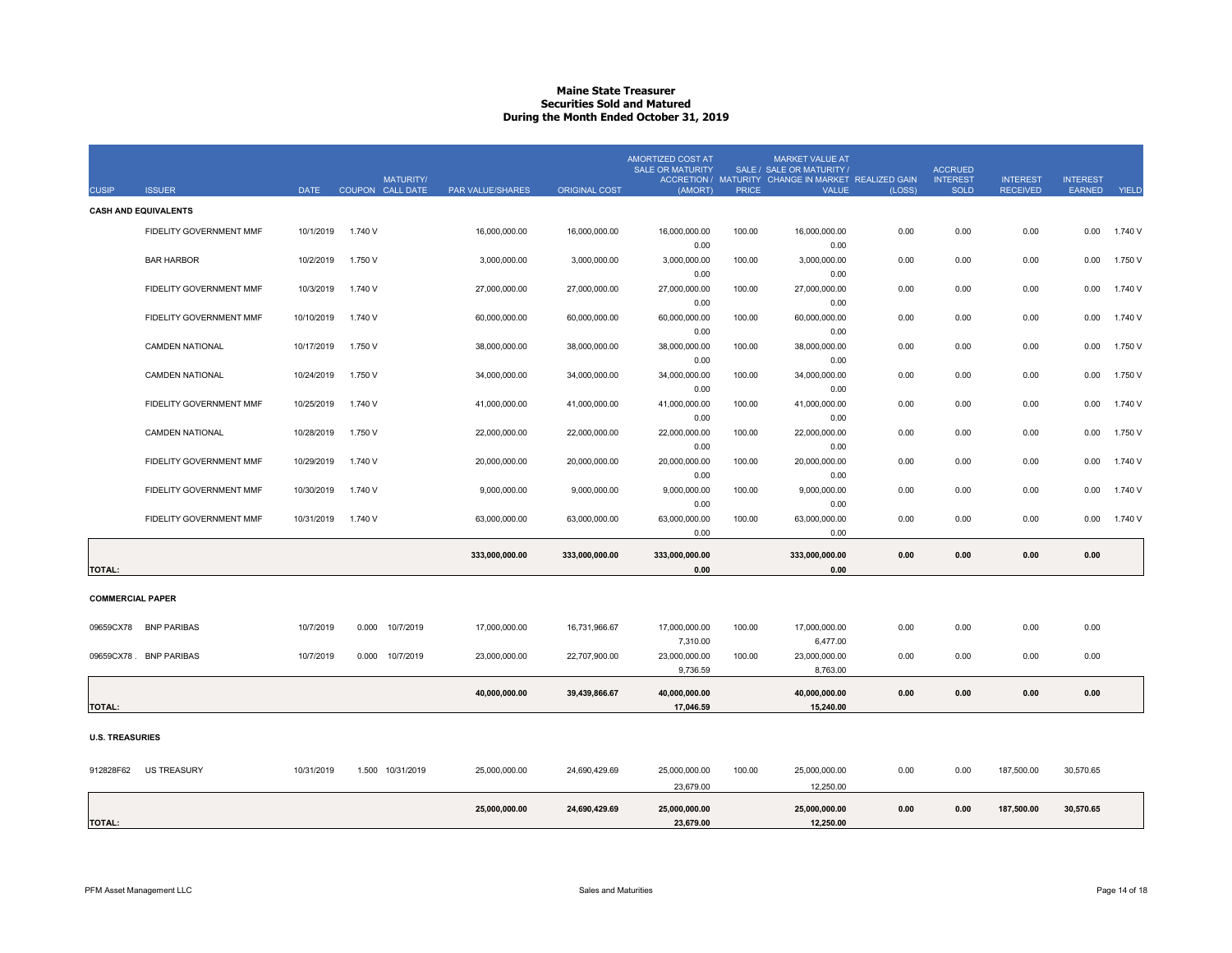#### **Maine State Treasurer Securities Sold and MaturedDuring the Month Ended October 31, 2019**

| <b>CUSIP</b>        | <b>ISSUER</b>                    | <b>DATE</b> | <b>MATURITY/</b><br>COUPON CALL DATE | PAR VALUE/SHARES | <b>ORIGINAL COST</b> | AMORTIZED COST AT<br><b>SALE OR MATURITY</b><br>(AMORT) | <b>PRICE</b> | <b>MARKET VALUE AT</b><br>SALE / SALE OR MATURITY /<br>ACCRETION / MATURITY CHANGE IN MARKET REALIZED GAIN<br><b>VALUE</b> | (LOSS) | <b>ACCRUED</b><br><b>INTEREST</b><br><b>SOLD</b> | <b>INTEREST</b><br><b>RECEIVED</b> | <b>INTEREST</b><br><b>EARNED</b> | <b>YIELD</b> |
|---------------------|----------------------------------|-------------|--------------------------------------|------------------|----------------------|---------------------------------------------------------|--------------|----------------------------------------------------------------------------------------------------------------------------|--------|--------------------------------------------------|------------------------------------|----------------------------------|--------------|
|                     | <b>FEDERAL AGENCY SECURITIES</b> |             |                                      |                  |                      |                                                         |              |                                                                                                                            |        |                                                  |                                    |                                  |              |
| 3134GTGA5 FHLMC     |                                  | 10/8/2019   | 2.700<br>10/8/2019                   | 37,000,000.00    | 36,992,600.00        | 37,000,000.00<br>6,183.44                               | 100.00       | 37,000,000.00<br>(4,773.00)                                                                                                | 0.00   | 0.00                                             | 499,500.00                         | 19,425.00                        |              |
| 3130ACM92 FHLB      |                                  | 10/21/2019  | 1.500<br>10/21/2019                  | 30,000,000.00    | 29,929,200.00        | 30,000,000.00                                           | 100.00       | 30,000,000.00                                                                                                              | 0.00   | 0.00                                             | 225,000.00                         | 25,000.00                        |              |
| 3135G0R39           | <b>FNMA</b>                      | 10/24/2019  | 1.000<br>10/24/2019                  | 25,000,000.00    | 24,927,750.00        | 1,982.70<br>25,000,000.00                               | 100.00       | 5,670.00<br>25,000,000.00                                                                                                  | 0.00   | 0.00                                             | 125,000.00                         | 15,972.22                        |              |
| 3135G0V42           | <b>FNMA</b>                      | 10/29/2019  | 2.650<br>10/29/2019                  | 33,000,000.00    | 32,986,800.00        | 1,564.00<br>33,000,000.00<br>11,403.15                  | 100.00       | 15,050.00<br>33,000,000.00<br>(15,510.00)                                                                                  | 0.00   | 0.00                                             | 437,250.00                         | 68,016.67                        |              |
| <b>TOTAL:</b>       |                                  |             |                                      | 125,000,000.00   | 124,836,350.00       | 125,000,000.00<br>21,133.29                             |              | 125,000,000.00<br>437.00                                                                                                   | 0.00   | 0.00                                             | 1,286,750.00                       | 128,413.89                       |              |
| <b>GRAND TOTAL:</b> |                                  |             |                                      | 523,000,000.00   | 521,966,646.36       | 523,000,000.00<br>61,858.88                             |              | 523,000,000.00<br>27,927.00                                                                                                | 0.00   | 0.00                                             | 1,474,250.00                       | 158,984.54                       |              |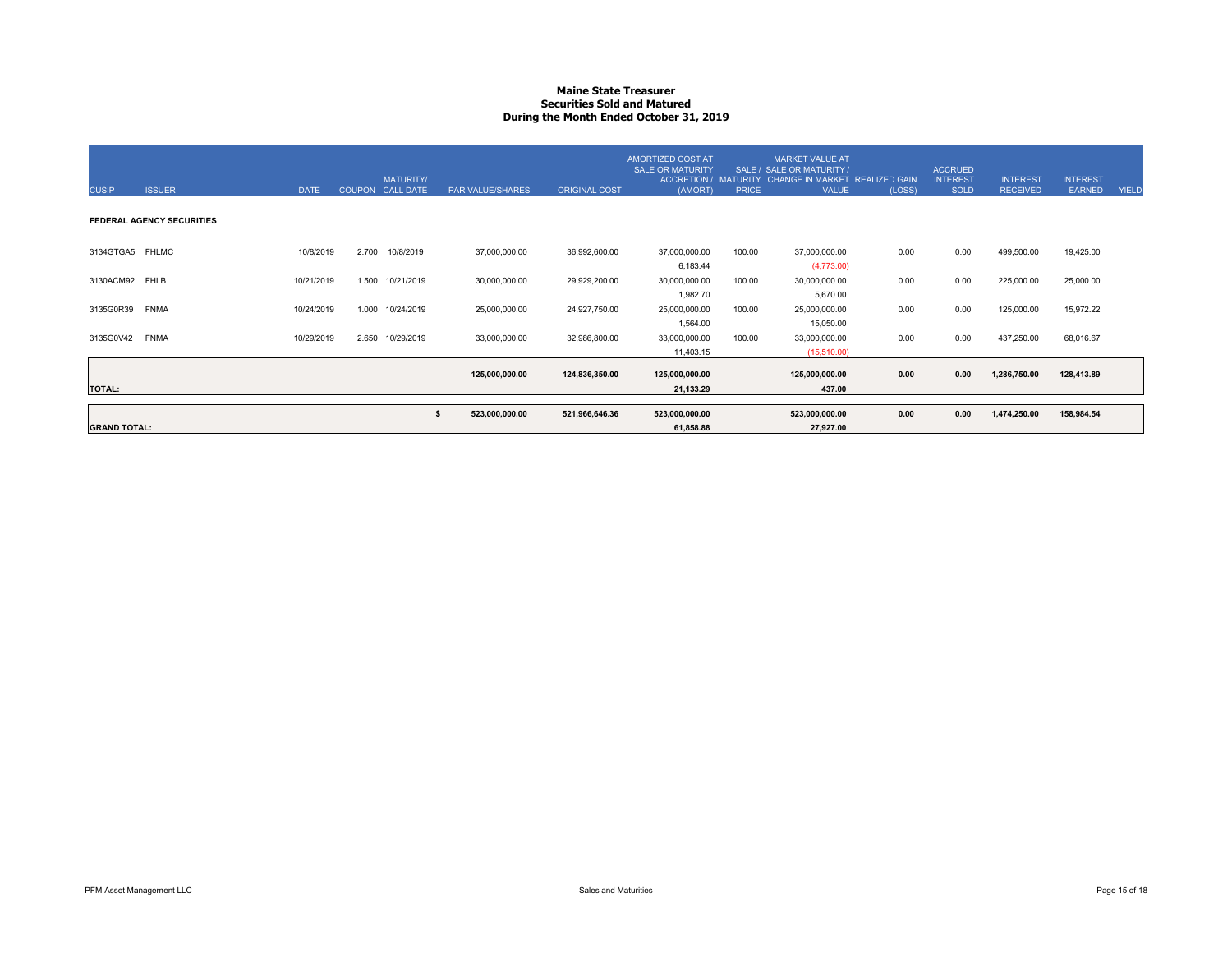#### **Maine State Treasurer Transaction Report For the Month Ended October 31, 2019**

|             |              |                               |                                   |                                          |                          |                                |                                |                    | <b>TRANSACTION</b> |                   |
|-------------|--------------|-------------------------------|-----------------------------------|------------------------------------------|--------------------------|--------------------------------|--------------------------------|--------------------|--------------------|-------------------|
| <b>DATE</b> | <b>CUSIP</b> | <b>TRANSACTION</b>            | <b>SECURITY TYPE</b>              | <b>DESCRIPTION</b>                       | <b>MATURITY</b>          | <b>PAR VALUE/SHARES</b>        | <b>PRINCIPAL</b>               | <b>INTEREST</b>    | <b>TOTAL</b>       | <b>BALANCE</b>    |
|             |              |                               |                                   |                                          |                          |                                |                                |                    |                    |                   |
|             |              | <b>INTEREST</b>               | <b>CASH EQUIV</b>                 | <b>FIDELITY GOVERNMENT</b><br><b>MMF</b> |                          |                                |                                |                    |                    |                   |
| 10/1/2019   |              |                               |                                   | <b>FIDELITY GOVERNMENT</b>               |                          | 0.00                           | 0.00                           | 93,025.38          | 93,025.38          | 93,025.38         |
|             |              | SELL                          | <b>CASH EQUIV</b>                 | <b>MMF</b>                               |                          | 16,000,000.00                  | 16,000,000.00                  | 0.00               | 16,000,000.00      | 16,093,025.38     |
|             |              | <b>INTEREST</b>               | <b>CASH EQUIV</b>                 | ANDROSCOGGIN                             |                          | 0.00                           | 0.00                           | 45,350.35          | 45,350.35          | 16, 138, 375. 73  |
|             |              | <b>INTEREST</b>               | <b>CASH EQUIV</b>                 | <b>BANGOR SAVINGS</b>                    |                          | 0.00                           | 0.00                           | 547.94             | 547.94             | 16,138,923.67     |
|             |              | <b>INTEREST</b>               | <b>CASH EQUIV</b>                 | <b>BATH SAVINGS</b>                      |                          | 0.00                           | 0.00                           | 24,022.76          | 24,022.76          | 16, 162, 946. 43  |
|             |              | <b>INTEREST</b>               | <b>CASH EQUIV</b>                 | <b>BAR HARBOR</b>                        |                          | 0.00                           | 0.00                           | 82,059.15          | 82,059.15          | 16,245,005.58     |
|             |              | <b>INTEREST</b>               | <b>CASH EQUIV</b>                 | <b>CAMDEN NATIONAL</b>                   |                          | 0.00                           | 0.00                           | 32,767.99          | 32,767.99          | 16,277,773.57     |
|             |              | <b>INTEREST</b>               | <b>CASH EQUIV</b>                 | <b>CITIZENS BANK</b>                     |                          | 0.00                           | 0.00                           | 72,046.66          | 72,046.66          | 16,349,820.23     |
|             |              | <b>INTEREST</b>               | <b>CASH EQUIV</b>                 | <b>FIRST NATIONAL</b>                    |                          | 0.00                           | 0.00                           | 35,067.05          | 35,067.05          | 16,384,887.28     |
|             |              | <b>INTEREST</b>               | <b>CASH EQUIV</b>                 | <b>TD BANK</b>                           |                          | 0.00                           | 0.00                           | 366,712.62         | 366,712.62         | 16,751,599.90     |
| 10/2/2019   |              | <b>BUY</b>                    | <b>CASH EQUIV</b>                 | <b>BANGOR SAVINGS</b>                    |                          | 15,000,000.00                  | 15,000,000.00                  | 0.00               | (15,000,000.00)    | 1,751,599.90      |
|             |              | SELL                          | <b>CASH EQUIV</b>                 | <b>BAR HARBOR</b>                        |                          | 3,000,000.00                   | 3,000,000.00                   | 0.00               | 3,000,000.00       | 4,751,599.90      |
| 10/3/2019   |              | SELL                          | <b>CASH EQUIV</b>                 | FIDELITY GOVERNMENT<br>MMF               |                          | 27,000,000.00                  | 27,000,000.00                  | 0.00               | 27,000,000.00      | 31,751,599.90     |
| 10/4/2019   |              | <b>BUY</b>                    | <b>CASH EQUIV</b>                 | <b>BANGOR SAVINGS</b>                    |                          | 15,000,000.00                  | 15,000,000.00                  | 0.00               | (15,000,000.00)    | 16,751,599.90     |
|             |              | <b>BUY</b>                    | <b>CASH EQUIV</b>                 | <b>CAMDEN NATIONAL</b>                   |                          | 7,000,000.00                   | 7,000,000.00                   | 0.00               | (7,000,000.00)     | 9,751,599.90      |
| 10/5/2019   | 3135G0T45    | <b>INTEREST</b>               | <b>INSTR</b>                      | <b>FNMA</b>                              | 4/5/2022                 | 0.00                           | 0.00                           | 140,625.00         | 140,625.00         | 9,892,224.90      |
| 10/7/2019   | 09659CX78    | <b>MATURITY</b>               | CP                                | <b>BNP PARIBAS</b>                       | 10/7/2019                | 17,000,000.00                  | 17,000,000.00                  | 0.00               | 17,000,000.00      | 26,892,224.90     |
|             | 09659CX78.   | <b>MATURITY</b>               | CP                                | <b>BNP PARIBAS</b>                       | 10/7/2019                | 23,000,000.00                  | 23,000,000.00                  | 0.00               | 23,000,000.00      | 49,892,224.90     |
|             |              | <b>BUY</b>                    | <b>CASH EQUIV</b>                 | <b>CAMDEN NATIONAL</b>                   |                          | 5,000,000.00                   | 5,000,000.00                   | 0.00               | (5,000,000.00)     | 44,892,224.90     |
| 10/8/2019   | 3134GTGA5    | <b>MATURITY</b>               | <b>INSTR</b>                      | <b>FHLMC</b>                             | 10/8/2019                | 37,000,000.00                  | 37,000,000.00                  | 499,500.00         | 37,499,500.00      | 82,391,724.90     |
|             |              |                               |                                   | FIDELITY GOVERNMENT                      |                          |                                |                                |                    |                    |                   |
|             |              | <b>BUY</b>                    | <b>CASH EQUIV</b>                 | <b>MMF</b>                               |                          | 17,000,000.00                  | 17,000,000.00                  | 0.00               | (17,000,000.00)    | 65,391,724.90     |
|             |              | <b>BUY</b>                    | <b>CASH EQUIV</b>                 | <b>CAMDEN NATIONAL</b>                   |                          | 28,000,000.00                  | 28,000,000.00                  | 0.00               | (28,000,000.00)    | 37,391,724.90     |
| 10/9/2019   |              | <b>BUY</b>                    | <b>CASH EQUIV</b>                 | <b>FIDELITY GOVERNMENT</b><br><b>MMF</b> |                          | 48,000,000.00                  | 48,000,000.00                  | 0.00               | (48,000,000.00)    | (10,608,275.10)   |
|             |              |                               |                                   | <b>FIDELITY GOVERNMENT</b>               |                          |                                |                                |                    |                    |                   |
| 10/10/2019  |              | SELL                          | <b>CASH EQUIV</b>                 | MMF                                      |                          | 60,000,000.00                  | 60,000,000.00                  | 0.00               | 60,000,000.00      | 49,391,724.90     |
| 10/12/2019  | 3130AF5B9    | <b>INTEREST</b>               | <b>INSTR</b>                      | <b>FHLB</b>                              | 10/12/2021               | 0.00                           | 0.00                           | 150,000.00         | 150,000.00         | 49,541,724.90     |
|             | 3135G0V59    | <b>INTEREST</b>               | <b>INSTR</b>                      | <b>FNMA</b>                              | 4/12/2022                | 0.00                           | 0.00                           | 450,000.00         | 450,000.00         | 49,991,724.90     |
|             | 3135G0V59    | <b>INTEREST</b>               | <b>INSTR</b>                      | <b>FNMA</b><br>FIDELITY GOVERNMENT       | 4/12/2022                | 0.00                           | 0.00                           | 225,000.00         | 225,000.00         | 50,216,724.90     |
| 10/16/2019  |              | <b>BUY</b>                    | <b>CASH EQUIV</b>                 | MMF                                      |                          | 85,000,000.00                  | 85,000,000.00                  | 0.00               | (85,000,000.00)    | (34,783,275.10)   |
| 10/17/2019  |              | SELL                          | <b>CASH EQUIV</b>                 | <b>CAMDEN NATIONAL</b>                   |                          | 38,000,000.00                  | 38,000,000.00                  | 0.00               | 38,000,000.00      | 3,216,724.90      |
|             |              | <b>BUY</b>                    |                                   | <b>FIDELITY GOVERNMENT</b><br><b>MMF</b> |                          |                                |                                |                    |                    |                   |
| 10/18/2019  | 3130ACM92    | <b>MATURITY</b>               | <b>CASH EQUIV</b><br><b>INSTR</b> | <b>FHLB</b>                              |                          | 48,000,000.00                  | 48,000,000.00                  | 0.00<br>225,000.00 | (48,000,000.00)    | (44, 783, 275.10) |
| 10/21/2019  | 912828YK0    | <b>BUY</b>                    | <b>UST</b>                        | <b>US TREASURY</b>                       | 10/21/2019<br>10/15/2022 | 30,000,000.00<br>29,844,140.63 | 30,000,000.00<br>29,844,140.63 | 6,762.30           | 30,225,000.00      | (14, 558, 275.10) |
|             |              |                               | <b>CASH EQUIV</b>                 | <b>CAMDEN NATIONAL</b>                   |                          |                                |                                |                    | (29,850,902.93)    | (44, 409, 178.03) |
|             |              | <b>BUY</b>                    |                                   | <b>TD BANK</b>                           |                          | 18,000,000.00                  | 18,000,000.00                  | 0.00               | (18,000,000.00)    | (62, 409, 178.03) |
| 10/23/2019  |              | <b>BUY</b><br><b>MATURITY</b> | <b>CASH EQUIV</b><br><b>INSTR</b> |                                          |                          | 10,000,000.00                  | 10,000,000.00                  | 0.00               | (10,000,000.00)    | (72, 409, 178.03) |
| 10/24/2019  | 3135G0R39    | <b>BUY</b>                    | <b>INSTR</b>                      | <b>FNMA</b><br><b>FNMA</b>               | 10/24/2019               | 25,000,000.00                  | 25,000,000.00                  | 125,000.00         | 25,125,000.00      | (47, 284, 178.03) |
|             | 3135G0W33    |                               |                                   | <b>CAMDEN NATIONAL</b>                   | 9/6/2022                 | 24,816,750.00                  | 24,816,750.00                  | 45,833.33          | (24, 862, 583.33)  | (72, 146, 761.36) |
|             |              | SELL                          | <b>CASH EQUIV</b>                 | <b>FIDELITY GOVERNMENT</b>               |                          | 34,000,000.00                  | 34,000,000.00                  | 0.00               | 34,000,000.00      | (38, 146, 761.36) |
| 10/25/2019  |              | SELL                          | <b>CASH EQUIV</b>                 | MMF                                      |                          | 41,000,000.00                  | 41,000,000.00                  | 0.00               | 41,000,000.00      | 2,853,238.64      |
| 10/28/2019  |              | SELL                          | <b>CASH EQUIV</b>                 | <b>CAMDEN NATIONAL</b>                   |                          | 22,000,000.00                  | 22,000,000.00                  | 0.00               | 22,000,000.00      | 24,853,238.64     |
| 10/29/2019  | 3135G0V42    | <b>MATURITY</b>               | <b>INSTR</b>                      | <b>FNMA</b>                              | 10/29/2019               | 33,000,000.00                  | 33,000,000.00                  | 437,250.00         | 33,437,250.00      | 58,290,488.64     |
|             | 3135G0W33    | <b>BUY</b>                    | <b>INSTR</b>                      | <b>FNMA</b>                              | 9/6/2022                 | 9,912,800.00                   | 9,912,800.00                   | 20,243.06          | (9,933,043.06)     | 48, 357, 445.58   |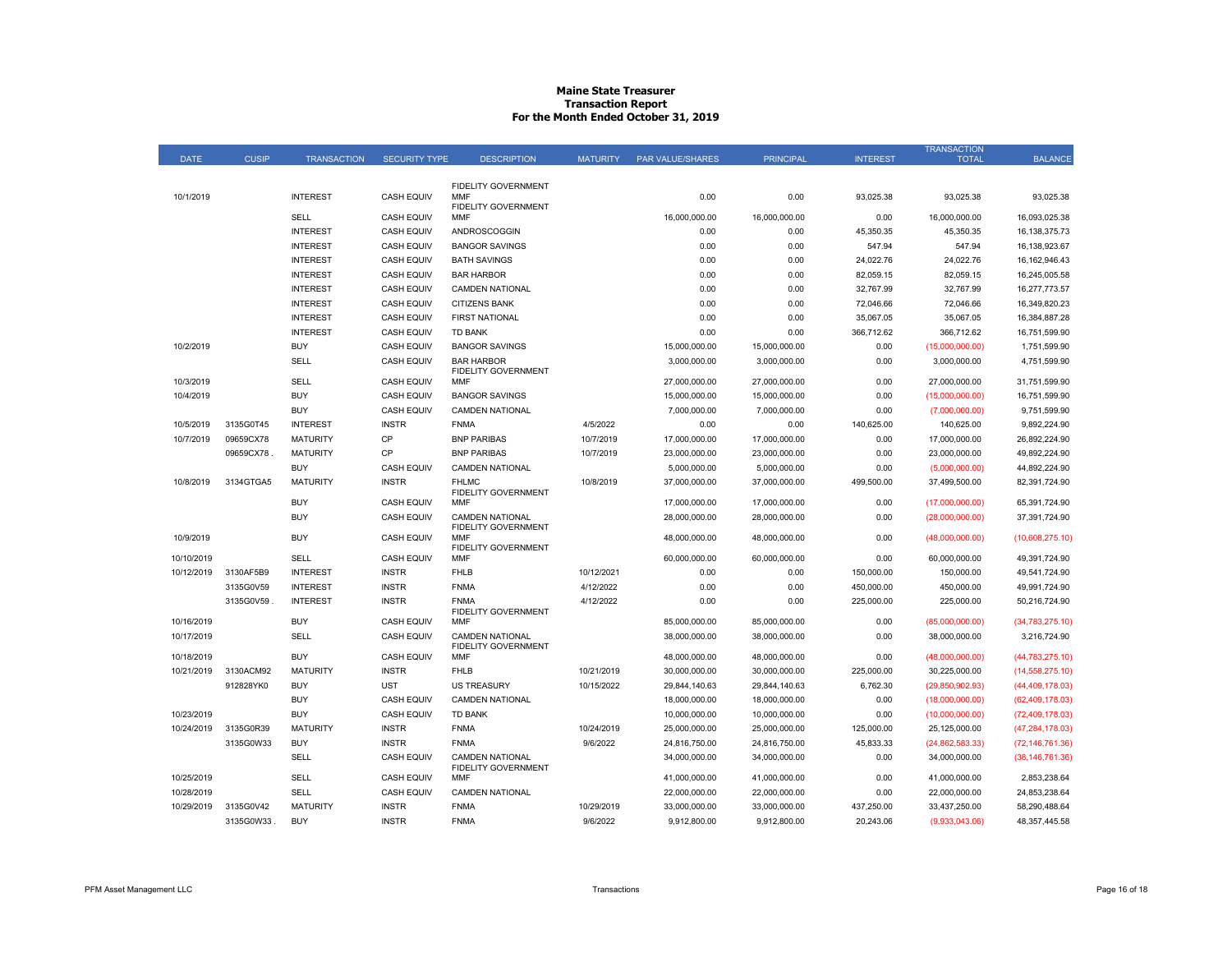#### **Maine State Treasurer Transaction Report For the Month Ended October 31, 2019**

|             |              |                    |                      |                            |                 |                         |                  |                 | <b>TRANSACTION</b> |                 |
|-------------|--------------|--------------------|----------------------|----------------------------|-----------------|-------------------------|------------------|-----------------|--------------------|-----------------|
| <b>DATE</b> | <b>CUSIP</b> | <b>TRANSACTION</b> | <b>SECURITY TYPE</b> | <b>DESCRIPTION</b>         | <b>MATURITY</b> | <b>PAR VALUE/SHARES</b> | <b>PRINCIPAL</b> | <b>INTEREST</b> | <b>TOTAL</b>       | <b>BALANCE</b>  |
|             |              |                    |                      |                            |                 |                         |                  |                 |                    |                 |
|             |              |                    |                      | <b>FIDELITY GOVERNMENT</b> |                 |                         |                  |                 |                    |                 |
|             |              | <b>SELL</b>        | <b>CASH EQUIV</b>    | <b>MMF</b>                 |                 | 20,000,000.00           | 20,000,000.00    | 0.00            | 20,000,000.00      | 68, 357, 445.58 |
|             | 9128286M7    | <b>BUY</b>         | UST                  | <b>US TREASURY</b>         | 4/15/2022       | 23,321,640.63           | 23,321,640.63    | 19,795.08       | (23,341,435.71)    | 45,016,009.87   |
| 10/30/2019  | 3135G0U84    | <b>INTEREST</b>    | <b>INSTR</b>         | <b>FNMA</b>                | 10/30/2020      | 0.00                    | 0.00             | 287,500.00      | 287,500.00         | 45,303,509.87   |
|             | 3135G0U84.   | <b>INTEREST</b>    | <b>INSTR</b>         | <b>FNMA</b>                | 10/30/2020      | 0.00                    | 0.00             | 215,625.00      | 215,625.00         | 45,519,134.87   |
|             |              |                    |                      | <b>FIDELITY GOVERNMENT</b> |                 |                         |                  |                 |                    |                 |
|             |              | SELL               | <b>CASH EQUIV</b>    | <b>MMF</b>                 |                 | 9,000,000.00            | 9,000,000.00     | 0.00            | 9,000,000.00       | 54,519,134.87   |
| 10/31/2019  | 3130AH7E7    | <b>BUY</b>         | <b>INSTR</b>         | <b>FHLB</b>                | 10/3/2022       | 25,018,750.00           | 25,018,750.00    | 38,888.89       | (25,057,638.89)    | 29,461,495.98   |
|             |              |                    |                      | <b>FIDELITY GOVERNMENT</b> |                 |                         |                  |                 |                    |                 |
|             |              | <b>SELL</b>        | <b>CASH EQUIV</b>    | <b>MMF</b>                 |                 | 63,000,000.00           | 63,000,000.00    | 0.00            | 63,000,000.00      | 92,461,495.98   |
|             | 9128286U9    | <b>BUY</b>         | <b>UST</b>           | <b>US TREASURY</b>         | 5/15/2022       | 25,289,062.50           | 25,289,062.50    | 243,970.79      | (25,533,033.29)    | 66,928,462.69   |
|             | 9128286U9    | <b>BUY</b>         | <b>UST</b>           | <b>US TREASURY</b>         | 5/15/2022       | 25,289,062.50           | 25,289,062.50    | 243,970.79      | (25,533,033.29)    | 41,395,429.40   |
|             | 912828F62    | <b>MATURITY</b>    | <b>UST</b>           | <b>US TREASURY</b>         | 10/31/2019      | 25,000,000.00           | 25,000,000.00    | 187,500.00      | 25,187,500.00      | 66,582,929.40   |
|             |              | <b>INTEREST</b>    | <b>CASH EQUIV</b>    | <b>MISC INCOME</b>         |                 | 0.00                    | 0.00             | 4.15            | 4.15               | 66,582,933.55   |
|             |              |                    |                      |                            |                 |                         |                  |                 |                    |                 |

**Net Contributions**

**-**

**Net Withdrawals**

**66,582,933.55**